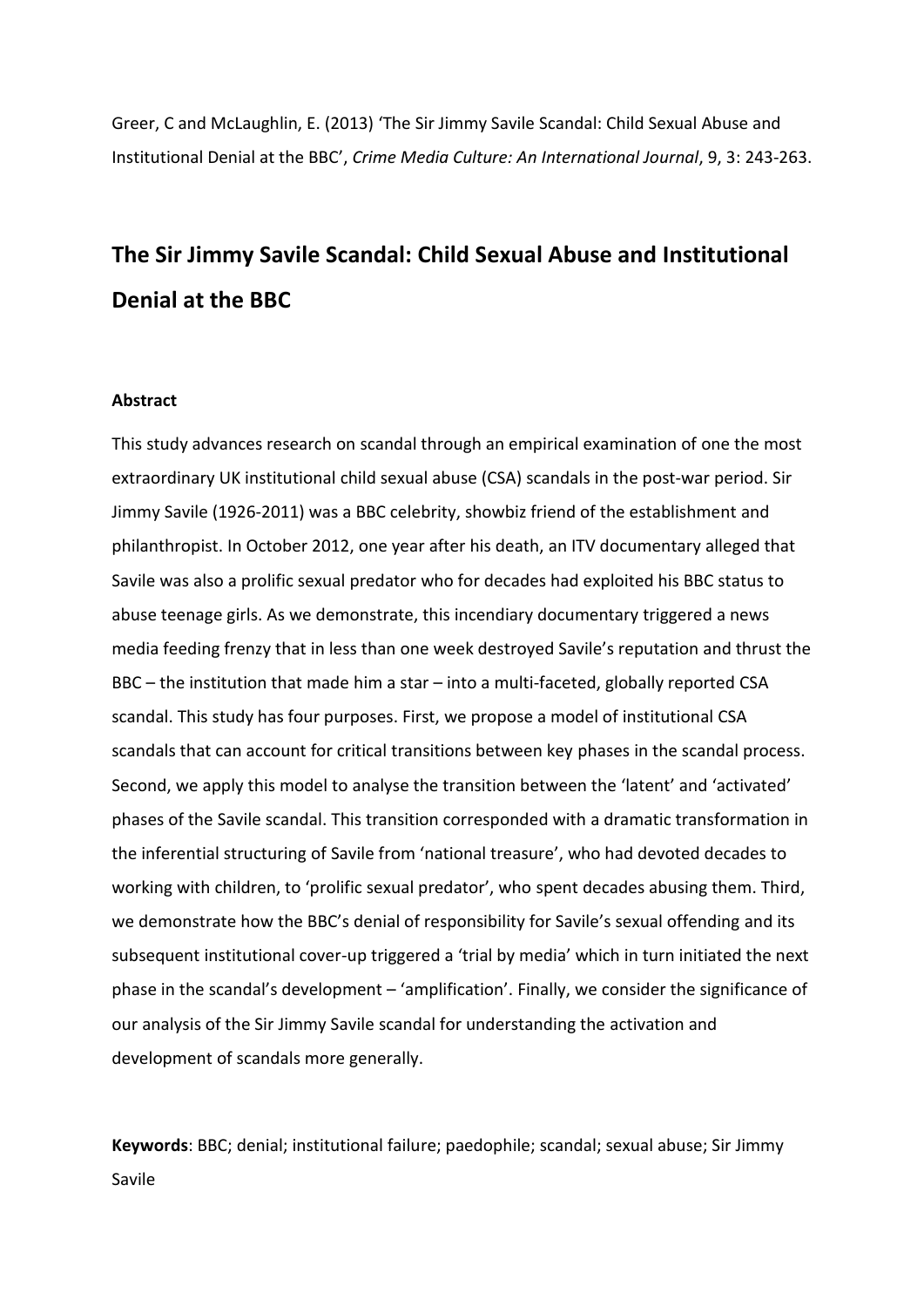## **Introduction**

1

Scandal has been subject to academic scrutiny from a range of disciplinary perspectives, including communications studies, sociology and, most prominently, political science [\(Allen](#page-23-0)  [and Savigny 2012;](#page-23-0) [Apostolidis and Williams 2004;](#page-23-1) [Cepernich 2008;](#page-23-2) [Entman 2012;](#page-23-3) [Gamson](#page-23-4)  [2001;](#page-23-4) [Garment 1991;](#page-24-0) [Lull and Hinerman 1997;](#page-24-1) [Marion 2010;](#page-24-2) [Puglisi and Snyder 2011;](#page-25-0) [Sabato 1991;](#page-25-1) [Sabato, et al. 2000;](#page-25-2) [Thompson 2000;](#page-25-3) [Toepfl 2011;](#page-25-4) [Tumber 1993,](#page-25-5) [2004\)](#page-25-6). Given the frequent involvement of allegations that may result in criminal prosecution, it is remarkable that scandal has scarcely been researched by criminologists [\(though see](#page-25-7)  [Sherman 1978\)](#page-25-7). This study adds to the existing body of scandal research, and raises its criminological profile, by situating the phenomenon specifically within the context of the sociology of denial [\(Cohen 2001;](#page-23-5) [Katz 1979;](#page-24-3) [Sykes and Matza 1957;](#page-25-8) [Zerubavel 2006\)](#page-25-9). Our empirical focus is the extraordinary scandal that followed the 2012 news media exposure of British celebrity icon Sir Jimmy Savile as a prolific sexual predator who for decades had sexually abused hundreds of teenage girls.<sup>1</sup>

The article is structured as follows. In the first part we discuss the significance of scandal as a news genre and present an analytical framework for modelling the key phases of an institutional child sex abuse (CSA) scandal. We propose that there is a gap in the existing literature regarding the transition between two key phases – 'latent' and 'activated'. In the second part we apply this model to the extraordinary scandal that followed the 2012 news media exposure of British television icon Sir Jimmy Savile's prolific sexual abuse of teenage girls. Though rumours of Savile's inappropriate sexual behaviour had been circulating for years, the scandal did not break until after his death. The 'activation' of the slow-burning 'latent' Savile scandal followed a sensational transformation of the 'inferential structures' [\(Greer and Mclaughlin 2010,](#page-24-4) [2012a,](#page-24-5) [2012b;](#page-24-6) [Lang and Lang 1955\)](#page-24-7) underpinning the development of the news story.<sup>2</sup> We argue that, once activated, the BBC's denial of any

 $1$  Versions of this article were presented at the: Institute of Criminal Justice Research, University of Southampton; European Society of Criminology Conference, Budapest 2013; Department of Journalism, City University London; and Department of Sociology, John Jay College of Criminal Justice, CUNY. The authors would like to thank the seminar participants and *CMC*'s two anonymous reviewers for their valuable feedback.  $2$  Lang and Lang (1955) developed the concept of inferential structures to explain how the same news content could be constructed into multiple configurations, establishing selectively or partially representative frameworks of understanding – or inferential structures – within which both newsmakers and audience could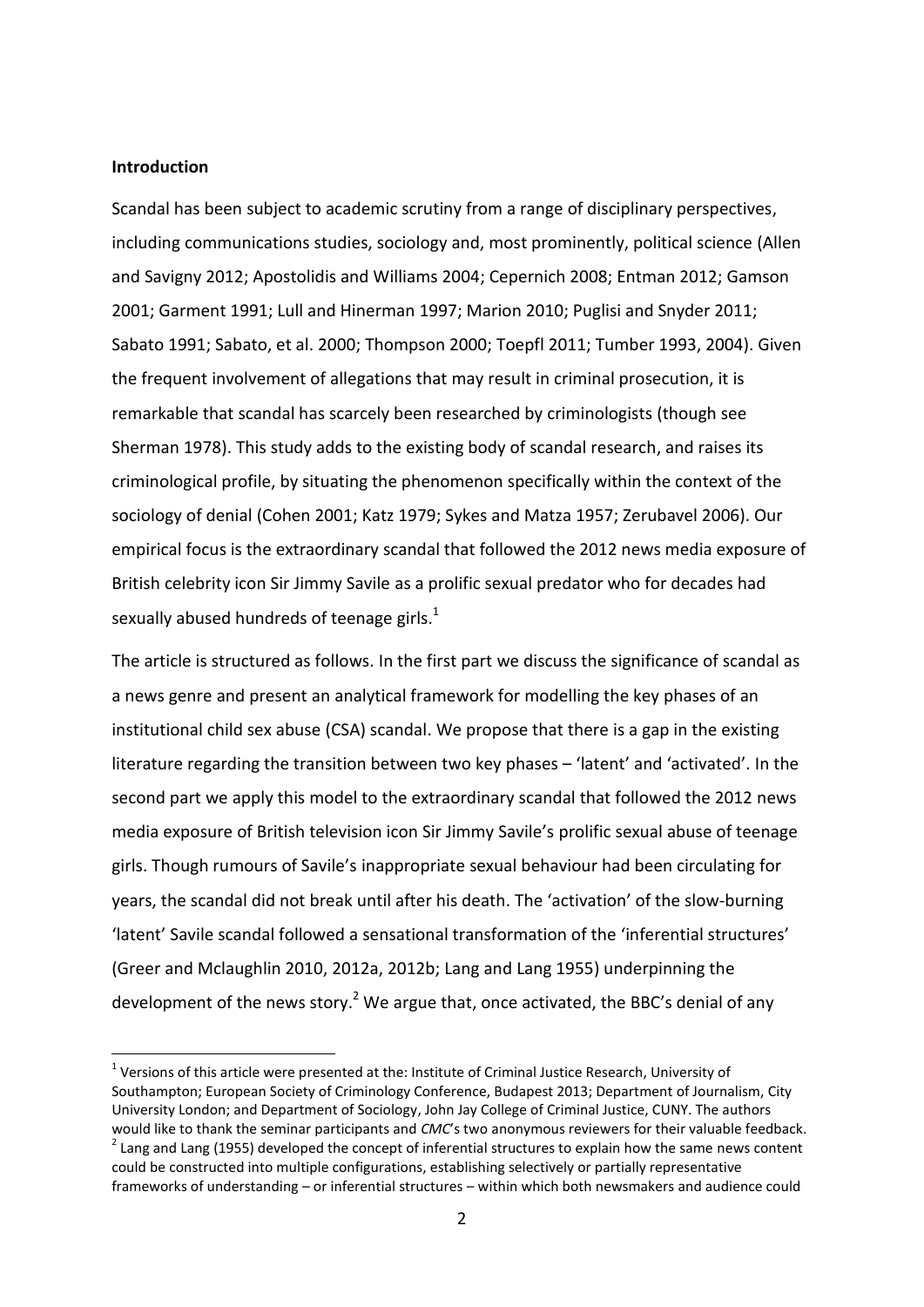knowledge of or responsibility for Savile's sexual offending triggered a 'trial by media' [\(Greer and Mclaughlin 2011,](#page-24-8) [2012a,](#page-24-5) [2012c\)](#page-24-9) which in turn initiated the next key phase in the scandal's development – 'amplification'. The BBC stood accused by the UK press of being in denial not only about what it knew, but also about its role in enabling and covering-up Sir Jimmy Savile's sex crimes. We conclude by reflecting on the significance of the Savile scandal and the implications of our analysis for scandal research.

## **The Significance of ͚Scandal News͛ in the UK**

.

Scandal is a prime time news genre that galvanises and empowers news organisations in a ruthlessly competitive environment [\(Kovach and Rosenstiel 1999\)](#page-24-10). Scandal news generates profit through a surge in scandalised consumers [\(Castells 2009: 247\)](#page-23-6). It confirms the professional self-conception of journalists as vigilant watchdogs driven by a determination to 'speak truth to power', expose corruption and hold malefactors to account (Garment [1991\)](#page-24-0). It feeds the national conversation (Katz, 1987). Scandal investigations have enabled UK news outlets to justify invading the privacy of individuals on public interest grounds. Not surprisingly, there is evidence that scandal hunting has become a standard feature of the UK's adversarial media and political landscapes [\(Campus 2010;](#page-23-7) [Clark 2004;](#page-23-8) [Garment 1991;](#page-24-0) [Sabato, et al. 2000\)](#page-25-2). Both print and broadcast UK media have been criticized for scandalising their news content [\(Bromley 1998;](#page-23-9) [Franklin 1997;](#page-23-10) [Marr 2004\)](#page-24-11). However, in the volatile UK news marketplace it is the national press, with its emphasis on 'attack journalism', that have exploited the commercial appeal of 'scandal'.

Through different forms of investigative journalism, UK newspapers seek to demonstrate political and cultural power and market distinction by exposing scandals and, ultimately, taking scalps. The more important the individual or institutional scalp, the more powerful and distinctive the newspaper. Our research suggests that two categories of scandal can be distinguished, both of which do moral work by dramatizing and clarifying normative boundaries. Soft news scandals involve the transgression of superficial or tokenistic values

order and interpret the story. Over successive publications we have worked with the concept of 'inferential structures' because, we would argue, it supports a more comprehensive and concrete analysis of the definitional process in news making. The successful crystallisation of an inferential structure simultaneously frames and sets the agenda for subsequent debate around a given newsworthy issue. Framing and agenda setting are thus both dependent on the crystallisation of an inferential structure – a dominant framework of understanding – that can order and interpret meaning in a particular direction.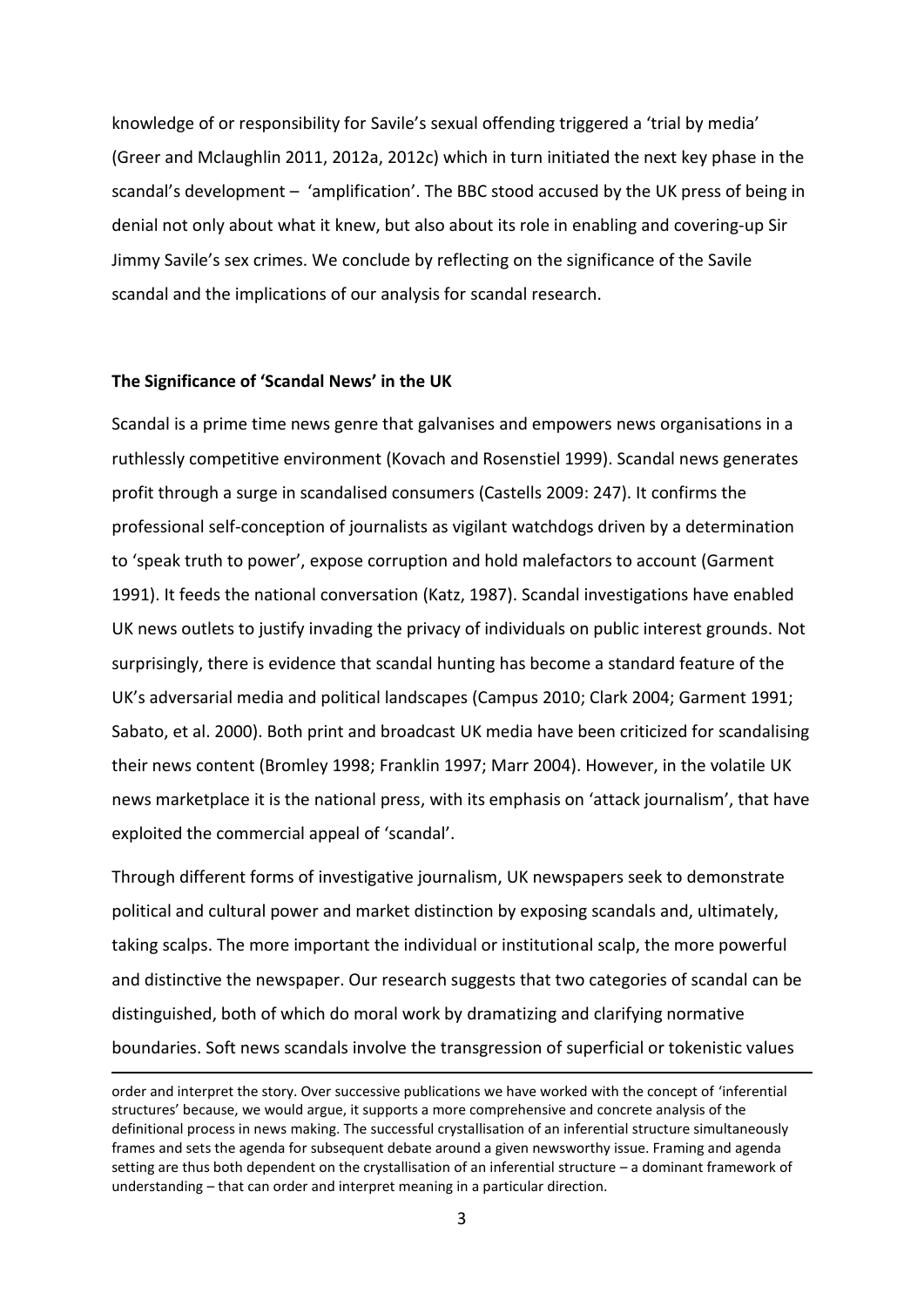that distract and perhaps intrigue, but fall short of truly scandalising British society. Soft news scandals tend to feature 'gotcha' moments as celebrities are caught in supposedly shocking situations – public unruliness, promiscuity, infidelity, substance abuse – and have become integral to a morally ambiguous celebrity culture [\(Postman 2005;](#page-25-10) [Schickel 2000;](#page-25-11) [Wilson 2010\)](#page-25-12). Unless they involve or become connected with serious illegalities, or implicate the powerful, such fermented or synthetic scandals have little lasting significance. Indeed, such scandals may help to divert public attention away from more important issues. Hard news scandals, in contrast, involve acts of incompetence, immorality and/or criminality by high-profile individuals or institutions that embody clearly defined moral or ethical principles. These transgressions are sufficiently dramatic that their public revelation activates an intense negative social reaction that can have lasting reputational consequences for the protagonists [\(Cepernich 2008: 96;](#page-23-2) [Thompson 2000: 13\)](#page-25-3). Whilst both types of scandal can redefine the present, in liberal democracies hard news scandals can rewrite history by destroying the careers and private lives of public figures, de-legitimising institutions and destabilising governments. Some hard news scandals grip society immediately. Others are slow-burning, snaking through countless twists and turns before gathering public traction. It is this latter type of hard news scandal that provides the empirical focus in this article.

## **The Dynamics of Institutional Child Sexual Abuse (CSA) Scandals**

The longstanding taboos that kept CSA marginalised from UK public debate were finally challenged in the 1980s by sustained feminist campaigning, media coverage and public testimony from individual survivors [\(Angelides 2005;](#page-23-11) [Department of Health 1991;](#page-23-12) [Department of Health and Social Services 1982;](#page-23-13) [Greer 2012;](#page-24-12) [Kitzinger 2001,](#page-24-13) [2004;](#page-24-14) [La](#page-24-15)  [Fontaine 1990\)](#page-24-15). Kitzinger [\(2001: 91;](#page-24-13) [see also Radford, et al. 2011\)](#page-25-13) notes that news media exposure 'fundamentally transformed private and public discourse' about CSA. Because news coverage of abuse continued to be shaped by the dominant inferential structures of 'predatory paedophiles', little attention was paid to more prevalent problems of institutional and familial abuse [\(Critcher 2002;](#page-23-14) [Silverman and Wilson 2002\)](#page-25-14). However, a succession of scandals since the 1980s exposed the sexual abuse of children in care homes, private schools and religious institutions, and forced the problem of institutional abuse onto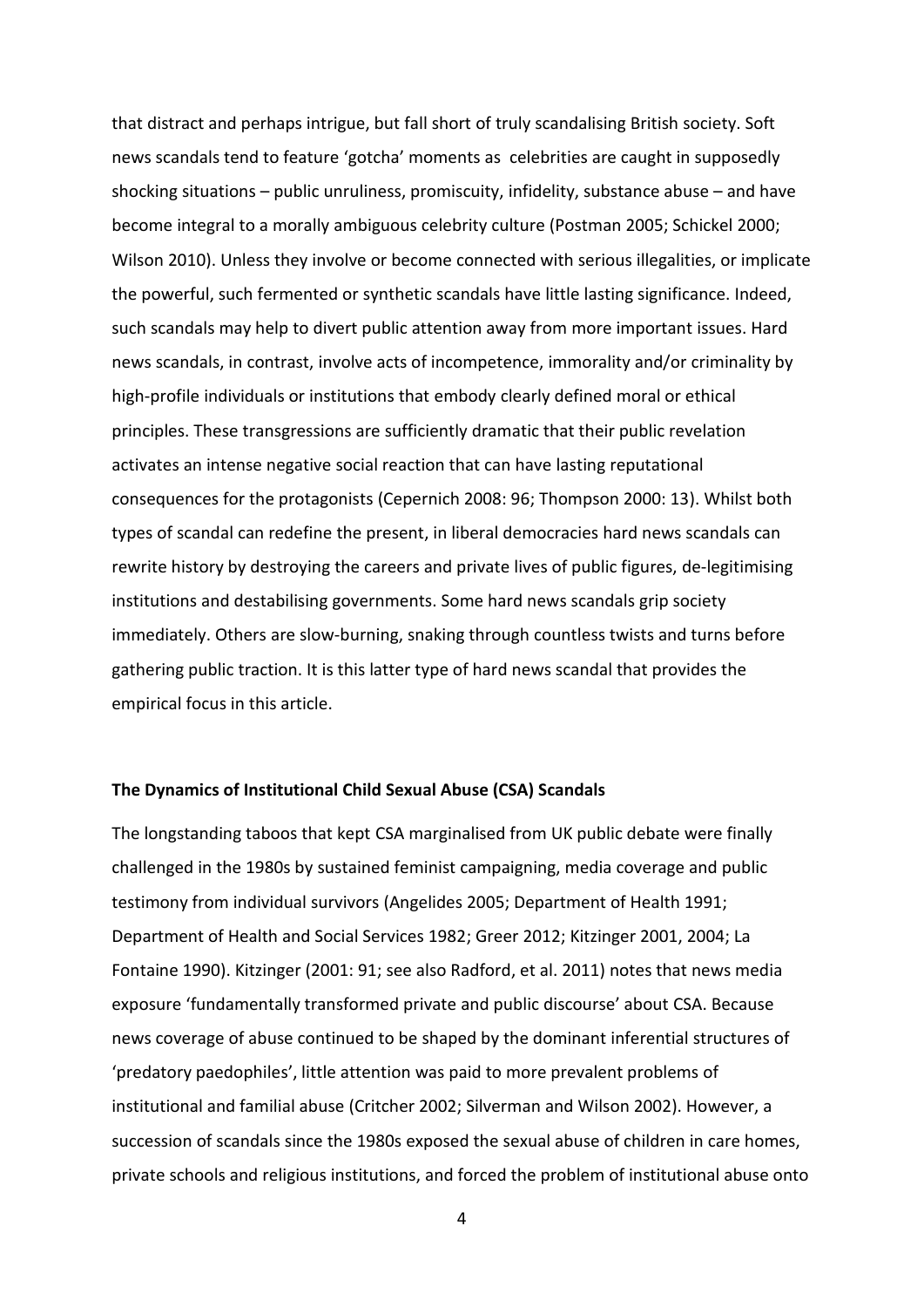the political agenda [\(Davidson 2008;](#page-23-15) [Franklin and Parton 1990;](#page-23-16) [Jenkins 1992;](#page-24-16) [Kitzinger 1996;](#page-24-17) [Moore 1996;](#page-24-18) [Silverman and Wilson 2002\)](#page-25-14). Institutional scandals resulting from silence, stonewalling, denial and deception led to the establishment of official inquiries that raised further public awareness of this previously hidden crime [\(Barter 1998;](#page-23-17) [Corby, et al. 1998;](#page-23-18) [Department of Health 1991;](#page-23-12) [Waterhouse 2012\)](#page-25-15). As a result, it is no longer possible for British society to deny knowledge of CSA in institutional settings.

Based on our reading of the available research and official reports, we would propose that an institutional CSA scandal progresses through the following phases. In the 'latent' phase, the sexual abuse is known to or suspected by others, but remains secret or concealed. Gossip, hearsay, rumour and speculation produce 'open secrets' [\(Kipnis 2010\)](#page-24-19). There may be accusations and complaints, or even threats from those 'in the know' about blowing-thewhistle. Yet so long as the abusive behaviour is not made public, the scandal will not be 'activated'. To progress from the 'latent' to the 'activated' phase, a news organisation must not only know about the alleged sexual abuse, but decide to report it and, crucially, to name the alleged abuser(s). Institutional CSA is highly newsworthy and can be commercially and politically explosive. Yet doubts about an allegation's reliability and the risk of libel and defamation charges by powerful individuals or institutions may discourage news agencies from reporting allegations that they think, or even know, to be true [\(Basinger and](#page-23-19)  [Rottinghaus 2012;](#page-23-19) [Sabato, et al. 2000: 79\)](#page-25-2). For these reasons, even in an era of information overload, scandal activation is not inevitable. Once reported, few crimes generate more vociferous and collective public outrage than institutional CSA, particularly when connected with allegations of 'institutional failure' and 'cover-up'. The typical institutional reaction, which Gardner [\(2012\)](#page-23-20) understands as a form of 'institutional narcissism', is to prioritise at any cost the protection of the institution's reputation from negative publicity. The primary techniques of reputation management, seemingly woven into the fabric of powerful institutions accused of CSA, are concerted ignorance and public denial of wrongdoing. Public denial drives and animates an activated institutional CSA scandal. Cohen [\(2001\)](#page-23-5) identifies three distinct, though at times intersecting, techniques of denial: literal, interpretive and implicatory. With literal denial, the facts or knowledge of the facts about the alleged CSA are rejected by the institution. Literal denial may be genuine, it may be a means of disregarding a 'truth' too traumatic to acknowledge, or it may be a form of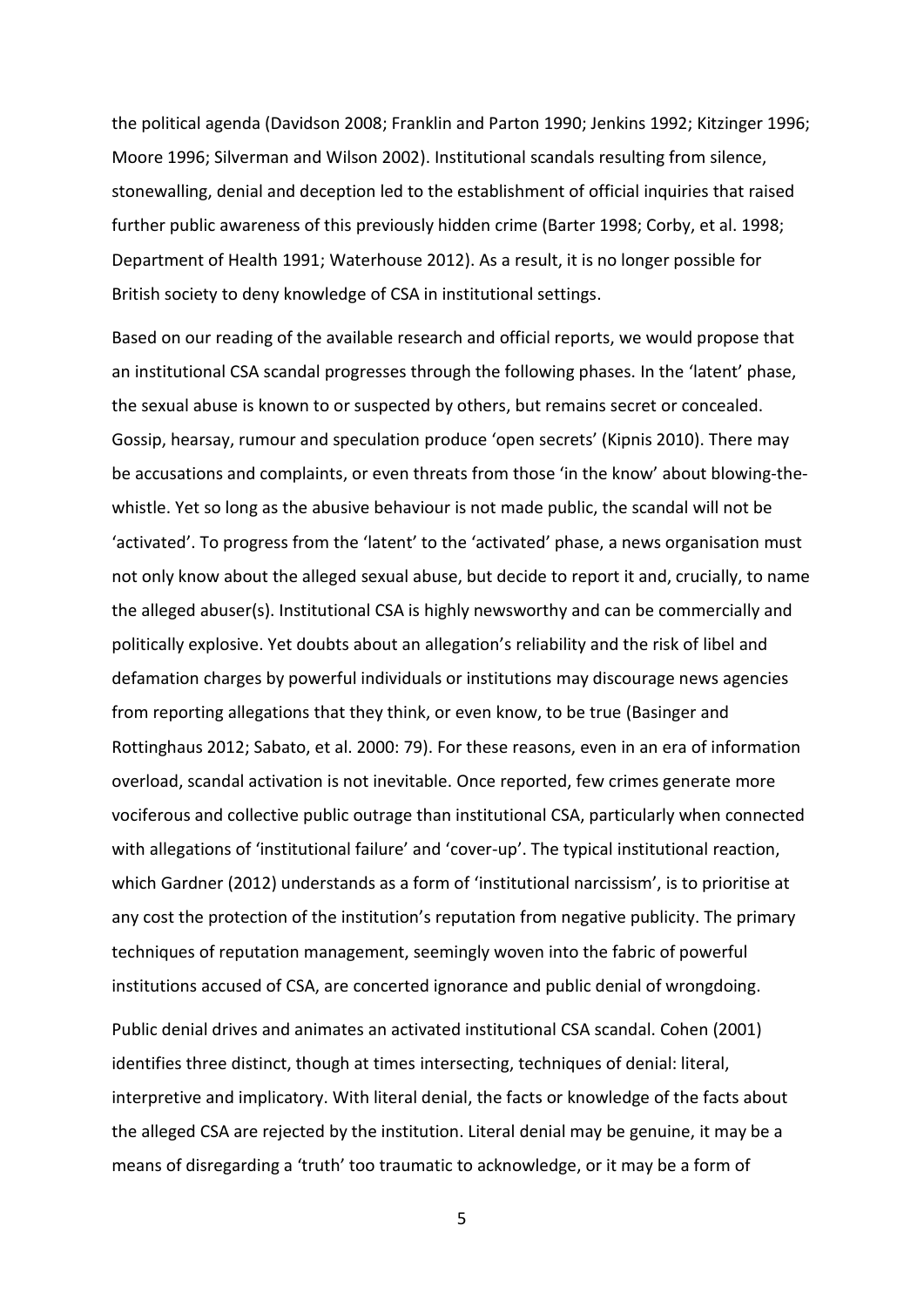deliberate lying. With interpretive denial, the facts of the CSA are not denied, but they are given a different institutional meaning from that which seems evident to others: the abuse is 'cognitively reframed and then reallocated to a different, less pejorative class of event' [\(Cohen 2001: 106\)](#page-23-5). Finally, implicatory denial accepts the facts of the CSA and their conventional interpretation, but rejects their institutional significance or implications. As we demonstrate throughout this article, powerful institutions can deploy significant public relations resources to deny and/or suppress allegations of individual and institutional wrongdoing. Yet, since public naming requires editorial assurance that there is sufficient evidence to substantiate the allegations, the default news media position at the point of scandal activation is that the accused is guilty. In most cases, therefore, denial is interpreted as untruthful and, as such, deliberate and public lying. Those accused of lying about or covering-up CSA will be plunged into a volatile 'trial by media' (Greer and McLaughlin, 2011, 2012a, 2012c) in which claim and counter-claim are publicly scrutinised for validity.

For a CSA scandal to enter the 'amplification' phase the transgressions of individuals needs to be connected with allegations of 'institutional failure' that elevate their implications to systemic levels. 'Institutional failure' can range from procedural incompetence and mismanagement to a range of criminal behaviours including non-disclosure and deliberate cover-up. Truth-seeking investigations build scandal momentum by unearthing evidence to corroborate the primary transgressions and digging deeper in the hope of discovering new or supplementary accusations and accusers. In the amplification phase news media attention shifts to the institutional context which facilitated the child sexual abuse, and enabled its subsequent denial and cover-up. It is in this phase that we hear talk of cultures of denial, cover-up and impunity. An amplifying CSA scandal can implicate and expose failings not only within a single institution, but across a range of institutions. Scandal amplification creates a swarming effect as news organisations compete to scoop their market rivals by printing fresh allegations and denunciations and reinforcing the public image of the accused as guilty.

The 'justice' phase of an institutional CSA scandal comprises repetition of the primary transgressions, new disclosures of incriminating evidence and supplementary transgressions, and intensifying news media denunciation of the individual(s) and institution(s) involved. Faced with mounting evidence of guilt, the accused may choose to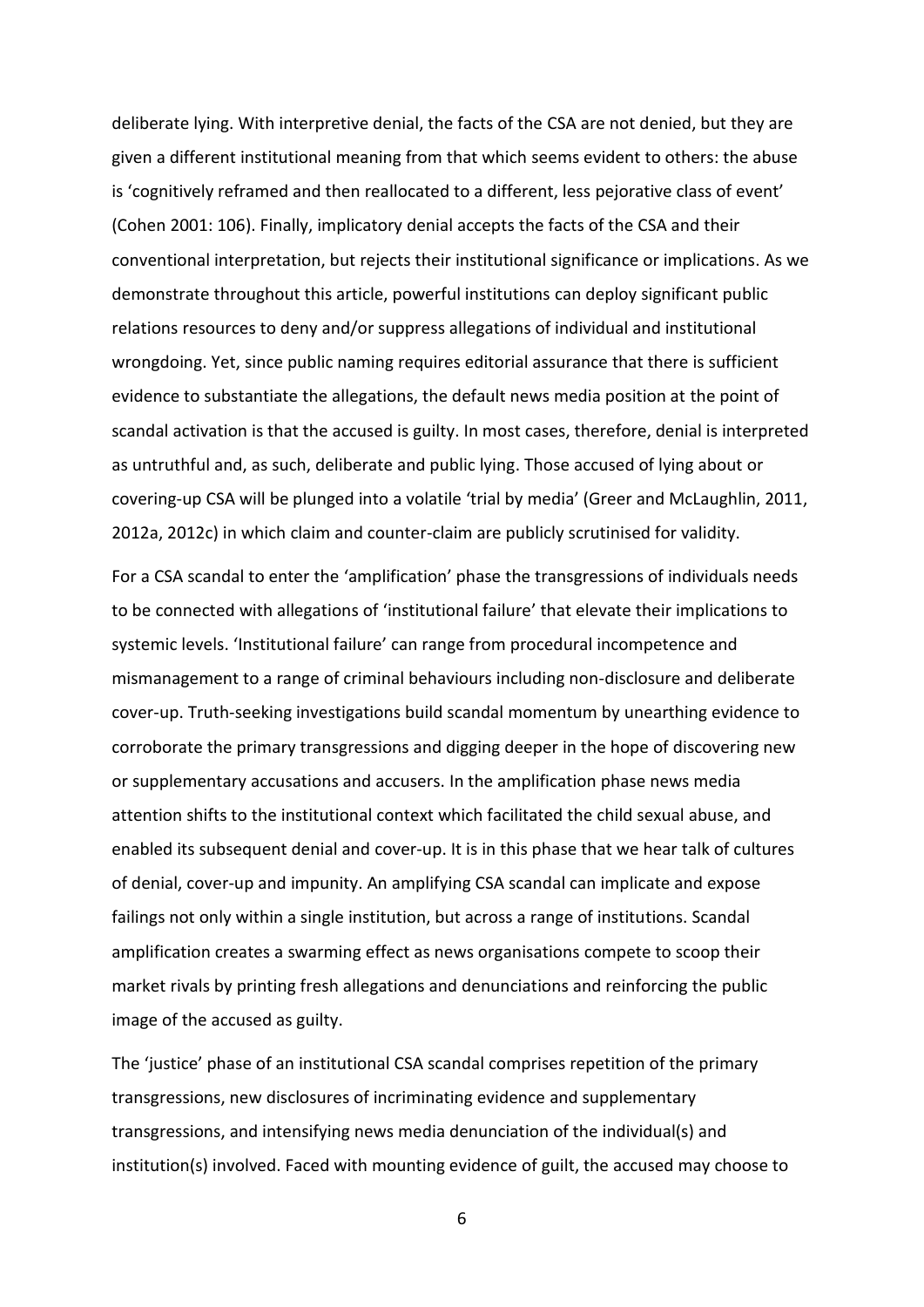tender a public confession and apologise. As many public figures have learned to their cost, continued denial or defiance is self-defeating, merely intensifying 'trial by media' and the public censure once guilt is confirmed. Public censure consists of a range of status degradation ceremonies, from public shaming through to resignation, dismissal, criminal prosecution and imprisonment [\(Cavender, et al. 2010\)](#page-23-21).

The crystallisation of CSA scandals across myriad media platforms leaves a networked imprint on web consciousness, rendering closure of the digital archive impossible (Demott, 2008: 475). Because of the noxious nature of the stigma attached to child sexual abuse, there is no such thing as a de-activated CSA scandal. Those found guilty in the 'court of public opinion͛, even if the case never reaches a court of law, forfeit the right to be forgotten, or forgiven. They can be subjected to endless 'trial by media'. In the remainder of this article, we analyse the transition between the 'latent' and 'activated' phases of the ongoing Sir Jimmy Savile scandal, and the techniques of institutional denial that resulted in the BBC's unprecedented 'trial by media' and rocked the corporation to its core.

#### **The Study: Methodology and Data Sources**

In this study, a qualitative thematic press analysis was used to investigate the transition between the 'latent' and 'activated' phases of the slow-burning Savile scandal. This analysis was informed by two primary research questions:

- a) What precipitated the transition between the 'latent' and 'activated' phases of the Savile scandal?
- b) What was the BBC's institutional reaction to the 'activation' of the Savile Scandal, and how did this reaction influence its subsequent development?

The press analysis presented in this article was divided into three stages. Stage one involved a Nexis search of the UK's eight national newspapers between 29 October 2011, the day Sir Jimmy Savile died, and 6 October 2012, two days after the ITV documentary was broadcast. Stage two involved the analysis of these newspapers in original hard copy to understand the wider context of coverage, including other stories that were competing with the Savile scandal for front-page status. Stage three involved cross-referencing our press analysis with supplementary material from broadcast and online news outlets, blogs and official reports.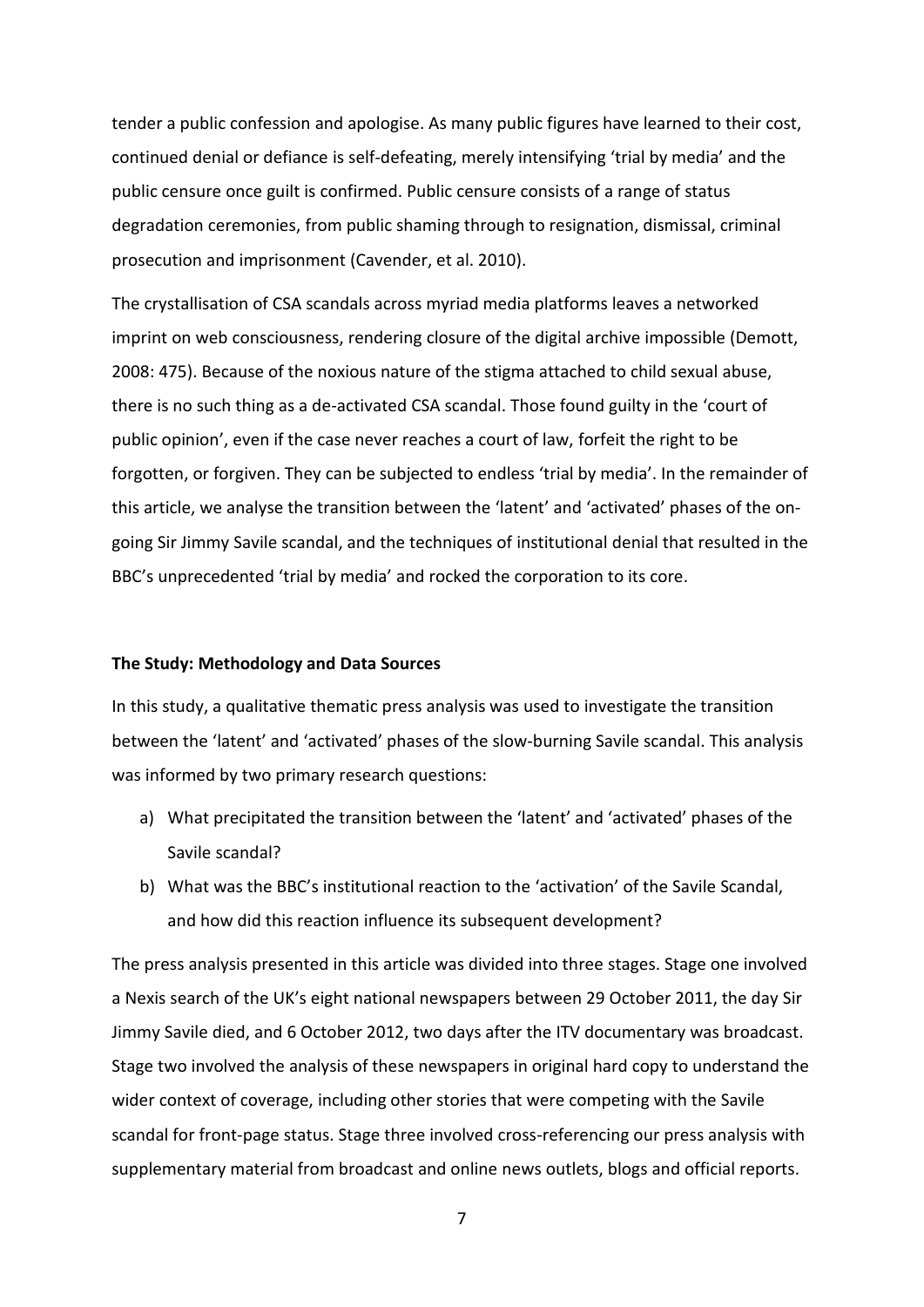The reports from the Pollard inquiry into BBC *Newsnight's* investigation of the allegations against Sir Jimmy Saville, the Metropolitan Police Service (MPS), Crown Prosecution Service (CPS), and her Majesty's Inspectorate of Constabulary (HMIC) were vital because they provide a multi-institutional perspective on the transition from 'latent' to 'activated' scandal. These reports were sources against which we could check our analysis for interpretive bias, and 'official' timelines against which we could verify our timeframe. Fact-checking was also facilitated by Sir Jimmy Savile's autobiography [\(Savile 1974\)](#page-25-16) and an authorised biography [\(Bellamy 2012\)](#page-23-22). Invaluable background information on the production and reception of the ITV documentary *Exposure: The Other Side of Jimmy Savile* was obtained through an interview with Mark Williams Thomas, the former detective who produced and presented the documentary.

#### **Scandal Free: The Public Validation of Sir Jimmy Savile as 'National Treasure'**

Sir Jimmy Savile's death on 29 October 2011, two days short of his 85<sup>th</sup> birthday, generated a UK news media reaction that validated a default inferential structure. Savile was memorialised in features and obituaries as a 'national treasure' who lived his life in the glare of publicity. Savile claimed to have been a DJ before the term was invented, using twin turntables and a microphone in 1947 and running the world's first dance hall disco in 1948. On New Year's Day 1964, he presented the first ever edition of BBC͛s *Top of the Pops* and over the next forty years hosted three-hundred episodes of the legendary music programme. It was on *Top of the Pops* that Savile, with his hallmark peroxide-blond hair, demonstrated an outlandish taste in fashion, jewellery and cigars and deployed his famous catch phrases or 'Savilisms', 'How's about that, then?' and 'Now then, now then'. Savile would become even more famous for *Jim'll Fix It*, a BBC television show that ran from 1975 to 1994. At the height of the show's popularity, approximately 20,000 children a week would write in asking Savile to 'fix it' for them to, for example, meet pop stars, fly on Concorde, or ride on the world's tallest rollercoaster. Savile presented each lucky child who appeared on the show with a medal engraved with the words *Jim Fixed It For Me*.

A friend of the famous and powerful, Savile was appointed OBE in 1971. He received a knighthood from the papacy in 1982 and the Queen in 1990 for his charity work, which raised tens of millions of pounds. Following his death, there were tributes from Buckingham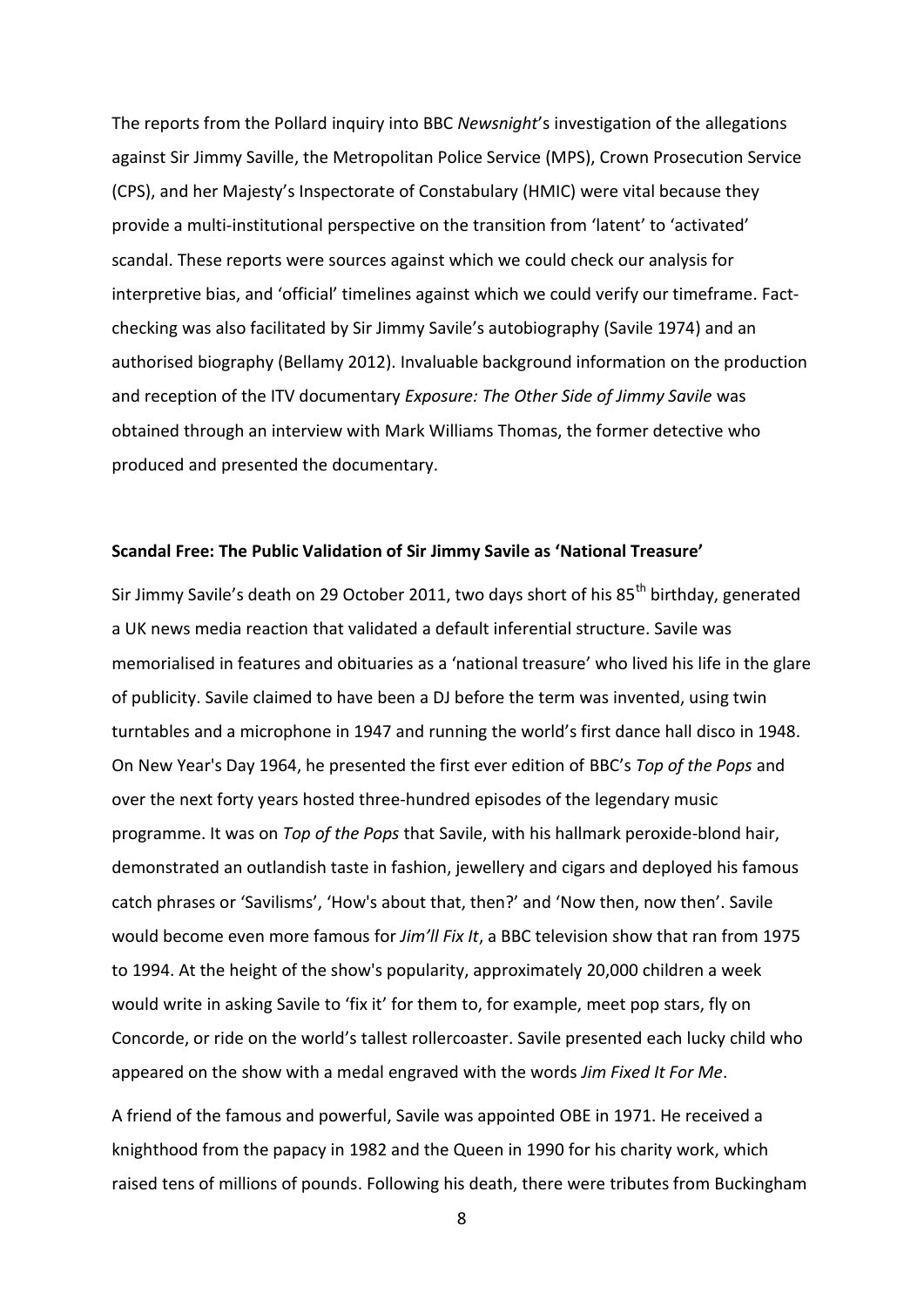Palace, politicians, celebrities and representatives of the charities, hospitals and children's homes that benefitted from his good deeds. The then Director General of the BBC, Mark Thompson, made a public statement eulogising the veteran broadcaster's unique place in British popular culture and his untiring charitable work. Footage and images of Savile signified a golden era when the BBC dominated UK broadcasting. Louis Theroux, the presenter who made the last documentary on Savile in 2000, said: 'Jimmy loved to entertain, to dazzle, and to joke. In an age of agents, PRs, and media handlers, he was completely the opposite, utterly free of showbiz airs. He was as far from being a diva as one could imagine. There won't be another one like him' (Sunday Telegraph, 30 October 2011:  $23$ ).

Sir Jimmy Savile's 'national treasure' status was reinforced with a celebratory funeral that spanned three days between 8 and 10 November 2011. His gold-coloured coffin was displayed in his home city of Leeds so the public could pay their respects and sign a book of condolences. The next day, Royal Marine pallbearers carried Savile's coffin into St Ann's Roman Catholic Cathedral. The Bishop of Leeds presided over a televised requiem mass attended by a congregation of 700 mourners. The default inferential structure was reproduced and reinforced across newspaper coverage, and recalled Savile's most famous catchphrases:

"Sir Jimmy's life celebrated: how's about that then? Daily Telegraph, 10 Nov, p.14

"Jimmy's farewell tour" Daily Mail, 10 Nov p.11.

"God'll fix it for Jim: 10,000 say farewell to DJ", Daily Star, 10 Nov, p.19

"Mourners send Savile to the great producer in the sky", Guardian, 10 Nov, p.21.

"How's about that for a send off?" Independent, 10 Nov, p.24

"If there's a heaven, he'll be introducing Elvis on the clouds", Daily Mirror, 10 Nov, p.11

"Hym'll fix it: thousands at Savile funeral', Sun, 10 Nov, p.13

"Sir Jimmy fixes it with one last show for fans", Times, 10 Nov, p.2.

The symbiotic relationship between Savile and the BBC was reflected in a series of affectionate tribute programmes: Sir Jimmy Savile: As it Happened, (11 November), Sir Jimmy Savile: In His Own Words (Christmas Day), Jim'll Fix It (Boxing Day), and Sir Jimmy Savile at the BBC (28<sup>th</sup> December). Several broadsheets noted that Savile's critics had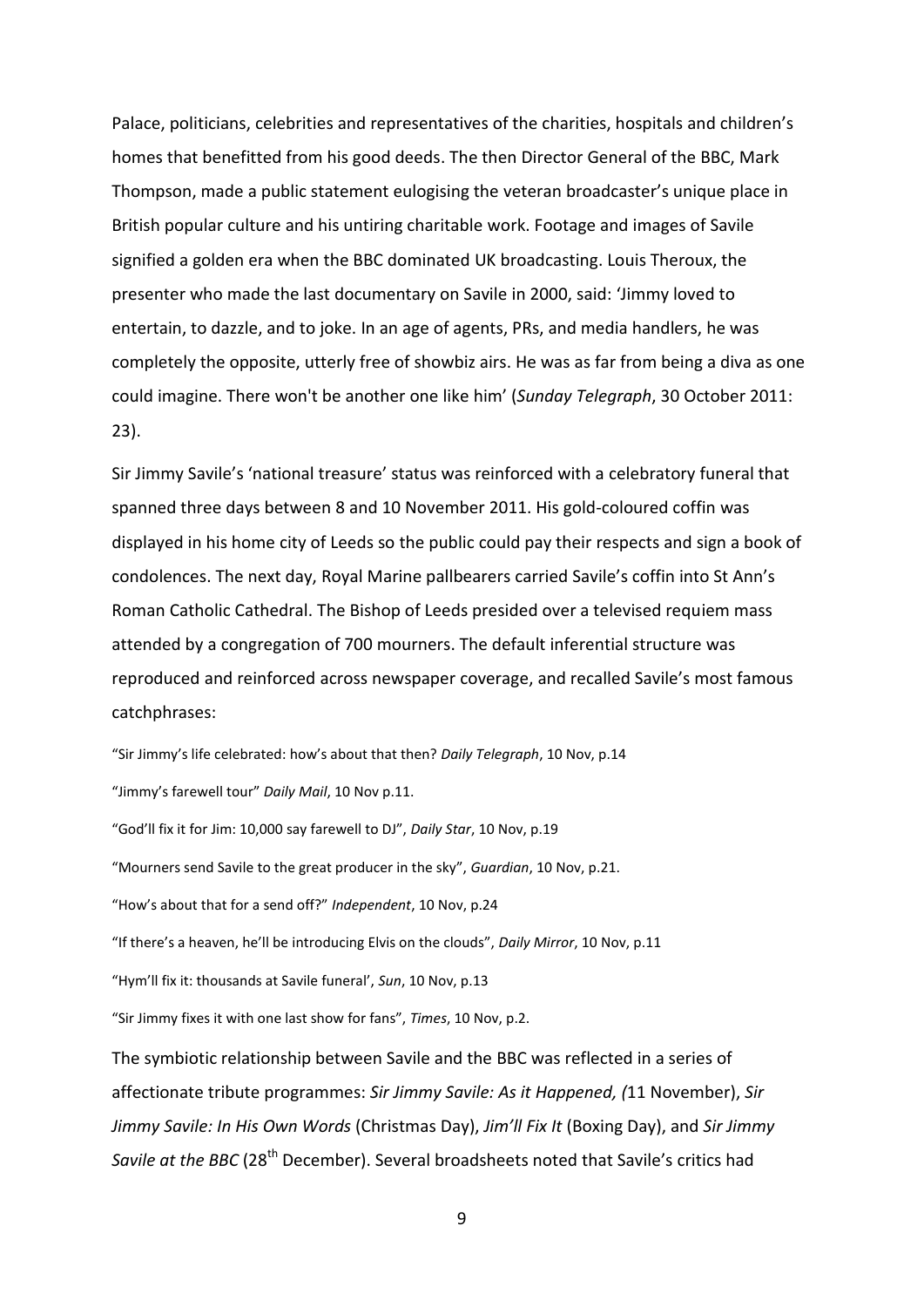labelled him a self-publicist who would do anything to ingratiate himself with the British establishment. His lifelong bachelor status, idolisation of his mother ('the Duchess') who lived with him until she died, and antiquated views on 'ladies' had also generated speculation and innuendo about his sexuality:

'Jimmy Savile was a quirky, complex man who never married, claimed he never had time to fall in love, and was known to register prickly aggression at the mention of women and sex in relation to himself' (Times, 29<sup>th</sup> October: xx).

'Rumours of under-age sex circulated for some years, although the fact that no allegations of impropriety ever appeared in print seemed to confirm Savile's own insistence that he had 'no past, no nothing' (Daily Telegraph, 29<sup>th</sup> October: xx).

'When asked about children, he said: 'I couldn't eat a whole one. . . hate 'em.' The only reason he got on with children, he said, was because he did not like them. But later he said he only said he hated children to stifle rumours about his sexual preferences'. (Observer, 30<sup>th</sup> October 2011: xx).

However, any counter-characterisation was eclipsed by the default inferential structure that framed Savile as 'national treasure'.

#### The Latent Scandal: From Gossip and Rumour to News Media Investigation

On 8 January 2012 the Sunday Mirror claimed that Newsnight, the BBC's flagship current affairs programme, had abandoned an investigation into allegations that Sir Jimmy Savile had sexually assaulted underage girls in the 1970s. It was alleged that the news story, which included victim testimony, was 'killed' because it would have undermined the BBC's planned tribute programmes. Newsnight had established that a 2009 Surrey Police investigation of an allegation against Savile of indecent assault at an approved school for teenage girls had been dropped due to insufficient evidence (Sunday Mirror, 8 January 2012: 11). The following day the Daily Mail and the Sun repeated the story. The Daily Mail (9 January 2012: 14) noted that, 'Corporation bosses had denied any connection between the tribute and the decision not to screen the item'. Both newspapers also included statements from Savile's family and friends, who viewed the allegations as a defamatory attempt to destroy the deceased celebrity's reputation.

On 8 February one of Britain's leading political blog sites, the Guido Fawkes blog, named the cancelled Newsnight story as a 'potential BBC scandal':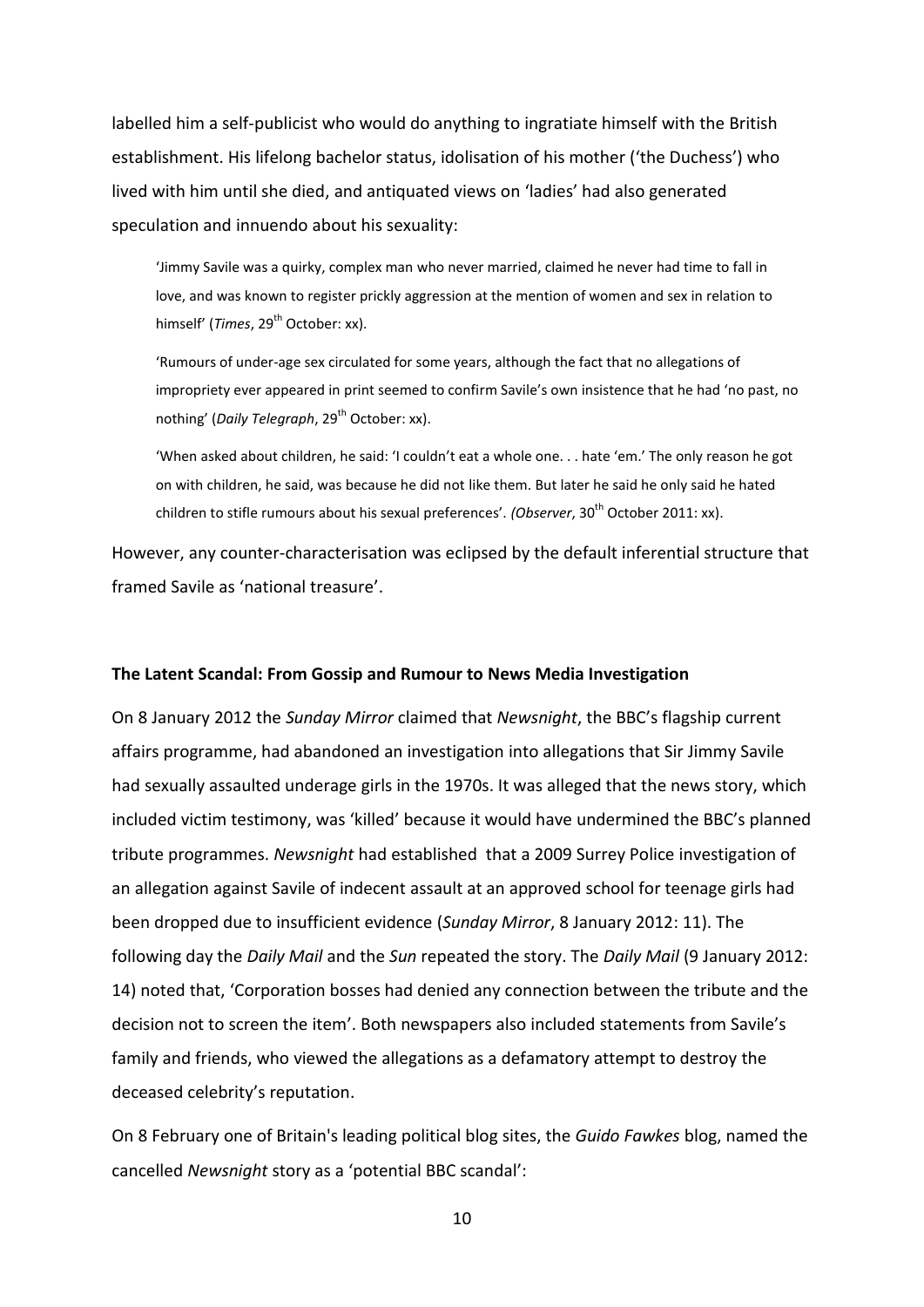'BBC Jimmy Savile 'Cover Up Scandal' Coming: Whispers in the wind of a potential BBC scandal developing. Guido understands that tomorrow's edition of The Oldie magazine will shed some more light on rather unpleasant allegations about the late Sir Jimmy Savile and why a Newsnight report suggesting that he molested underage girls was mysteriously spiked.'

The Oldie, a small circulation monthly news magazine (http://www.theoldie.co.uk/savilerow), also questioned the BBC's official account and warned 'that the matter is not at an end. Many of Savile's other victims - and those of other celebrities with whom he mixed in the 1960s and 70s – are preparing to speak out'. It also described a recriminatory atmosphere inside the BBC regarding the decision to cancel the Newsnight story. The Guardian (9 February) and the Daily Telegraph (10 February) ran similar reports, also sourced from The Oldie magazine. According to the Daily Telegraph (10 February: 12) the BBC stood accused of 'covering up the allegations to protect the corporation's reputation'. A BBC source was quoted as saying: 'The extreme nature of the claims about Savile meant that the Newsnight report was going to seriously compromise the lavish BBC tributes scheduled to run later the same month. And second, the allegations directly involved the BBC, in that the woman who gave the interview said that she and others were abused by Savile on BBC premises' (ibid.). The Daily Mirror (11 February) and the Daily Express (14 February) also ran the story.

For this brief period, the default inferential structure framing Savile as 'national treasure' was challenged publicly across mainstream news outlets and blogs. There would appear to have been sufficient 'precipitating disclosure' (Thompson 2000: 74) for the activation of a major scandal. The allegations of sexual assault against Savile were reinforced with claims that victims were now willing to speak in public, the abuse had happened on BBC premises, the BBC had been involved in covering-up Savile's depredations, and that one police force and the CPS knew about the allegations. Savile was not alive to deny the allegations, nor to threaten legal action. Yet the Savile scandal remained 'latent'. A chilling effect may have resulted from heightened sensitivities around unethical press practice in light of the Leveson inguiry<sup>3</sup>, and the fact that a well-resourced Newsnight investigation could not establish the

<sup>&</sup>lt;sup>3</sup> Following the phone-hacking scandal that led to the closure of British Sunday tabloid The News of the World, and arrests of News International and other journalists, the government established a public inquiry to investigate the culture, practices and ethics of the press and, in particular, the relationship of the press with the police and politicians. Lord Justice Leveson was appointed as Chairman of the Inguiry. The Inguiry Report was published in November 2012, and is available here: http://www.levesoninguiry.org.uk/about/the-report/.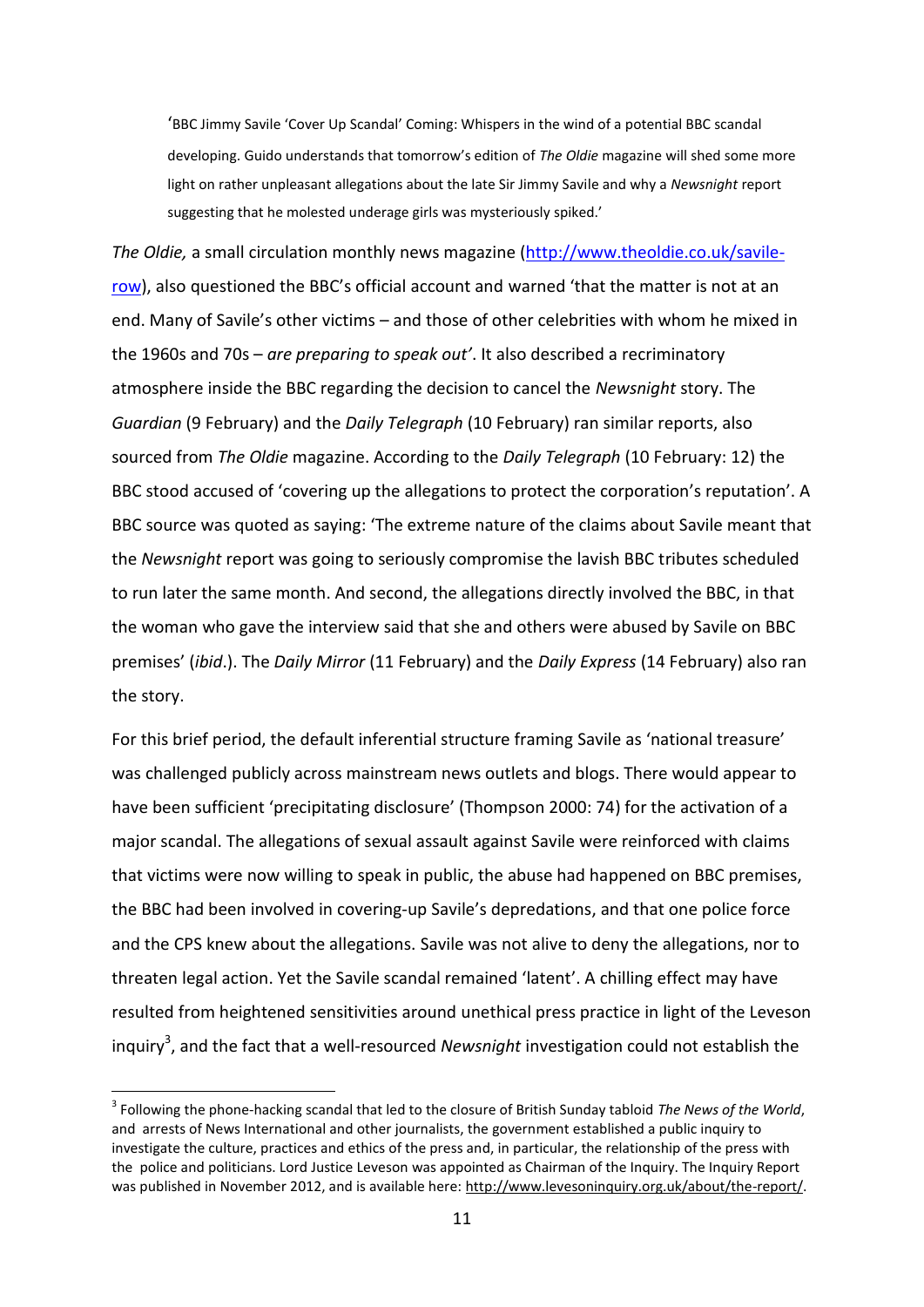required level of proof to broadcast the allegations. What is most striking is that the following period of news coverage, from March to July 2012, reaffirmed the default inferential structure by focusing on the 'fortune' that that Savile had bequeathed to charity.

The Savile allegations resurfaced on 5 August 2012 with the *Sunday Mirror* and *Mail on Sunday* reporting that the ITV documentary team who had produced *To Catch A Paedophile* (2009) had gathered enough evidence to name Sir Jimmy Savile as a prolific sexual predator. Beneath the headline 'Sir Jim named as a paedophile in TV shocker', the *Sunday Mirror* disclosed that the programme would be broadcast in a prime-time slot before the first anniversary of Savile's death on 29 October 2012. It would include interviews with Savile's victims and re-examine the police decision not to prosecute Savile. The *Mail on Sunday͛s Documentary claims Jimmy Savile abused teenage girls' was a more cautious story, noting* that ITV had not yet committed to broadcasting the investigation, 'which one programme insider said would 'shock the nation' (5 August: 7). The story was repeated the following day in the *Daily Mirror*: 'TV show to claim Savile was paedo', and the *Sun*: 'TV show to reveal Savile as 'a paedo' (6 August 2012). The inferential structure framing Savile as 'national treasure' was again being challenged, this time with a potentially devastating 'paedophile' counter-characterisation. Once again, however, the 'latent' scandal failed to initiate any form of newspaper investigation, and did not progress to the 'activated' phase. On 21 September, passing coverage reported the unveiling of an ostentatious headstone on Savile's grave. Later that month, those same newspapers that had printed the 'paedophile' allegations celebrated the sale of Savile's personal belongings to raise money for his favourite charities (*Daily Mirror* and *Sun*, 28 September).

#### **The Activated Scandal: Naming Savile as 'Prolific Sexual Predator'**

During the last week of September 2012, ITV announced that on 3 October *Exposure: The Other Side of Jimmy Savile* would name Savile as a prolific sexual predator who for decades had offended with impunity inside UK public institutions. The announcement coincided with a string of 'sex predator' stories that were dominating the headlines. The documentary would implicate the BBC, claiming that: a) sexual assaults by Savile and other celebrities had taken place on BBC premises; b) Savile's sexual depredations were 'common knowledge' in the BBC, but nothing was done to protect teenage girls from victimisation, and; c)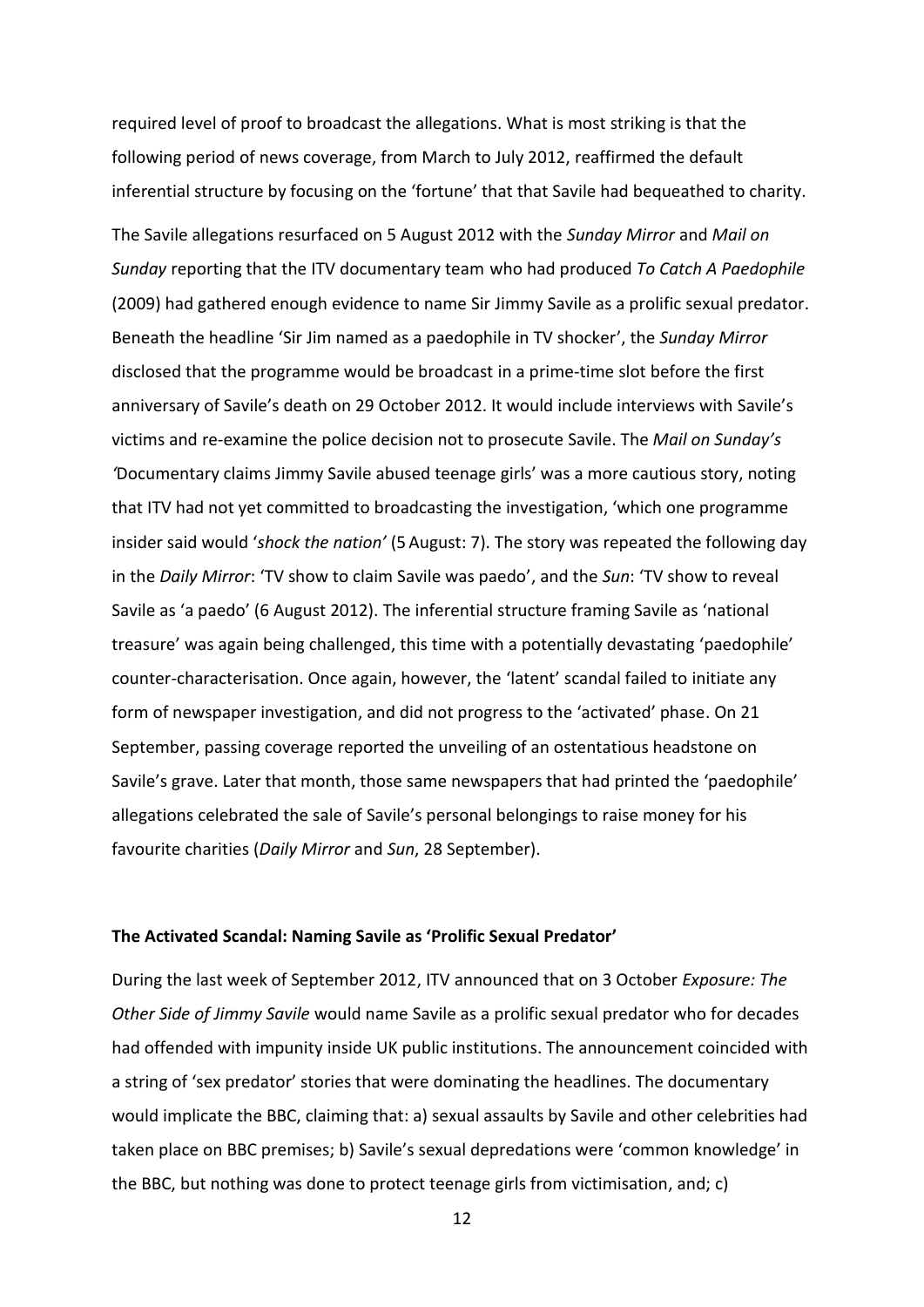*Newsnight* had been blocked from broadcasting the allegations. The scandal's progression from its 'latent' to 'activated' phases was finally initiated as the documentary forced a reaction from Savile's family, friends and supporters, the BBC, and the rest of the British news media.

#### *BBC Reaction I: Literal Denial*

Savile's family, friends and institutional supporters reacted to the ITV allegations with literal denial. Not only were the accusations baseless, it was argued, they would also jeopardise Savile's charitable legacy. ITV was accused of the lowest form of gutter journalism. The Trustees of the Sir Jimmy Savile Charitable Trust stated:

'It is well known that Surrey Police investigated an allegation of underage sexual abuse against Sir Jimmy during his lifetime and determined that no action be taken against him. At no time was he found to have committed any such serious offences. We cannot help but wonder why a programme containing these allegations has been made after his death, at a time when he cannot defend the claims nor can any such allegations be fully verified. The publication of such grave allegations may affect the charitable trust, which supports so many good causes. The trustees worked with and became friends with Jimmy during his lifetime. They are personally outraged and they have no reason to believe these allegations͛ (*Times,* 29 September, 2012: 6).

The BBC's literal denial was comprehensive, and its self-exoneration absolute. The corporation insisted that there was no institutional record of complaints about Savile. The allegations were from another era and nothing more could be known or done about Savile:

͚The BBC has conducted extensive searches of its files to establish whether there is any record of misconduct or allegations of misconduct by Sir Jimmy Savile during his time at the BBC. No such evidence has been found. Whilst the BBC condemns any behaviour of the type alleged in the strongest terms, in the absence of evidence of any kind found at the BBC that corroborates the allegations that have been made it is simply not possible for the corporation to take any further action'.

This 'guilt free' statement made no mention of the cancelled *Newsnight* investigation. *Newsnight* released its own aggressive statement, deploying both literal and interpretive techniques of denial, to reject the ITV allegations and absolve itself of responsibility (*Sunday Telegraph*, 30 September, 2012: 5):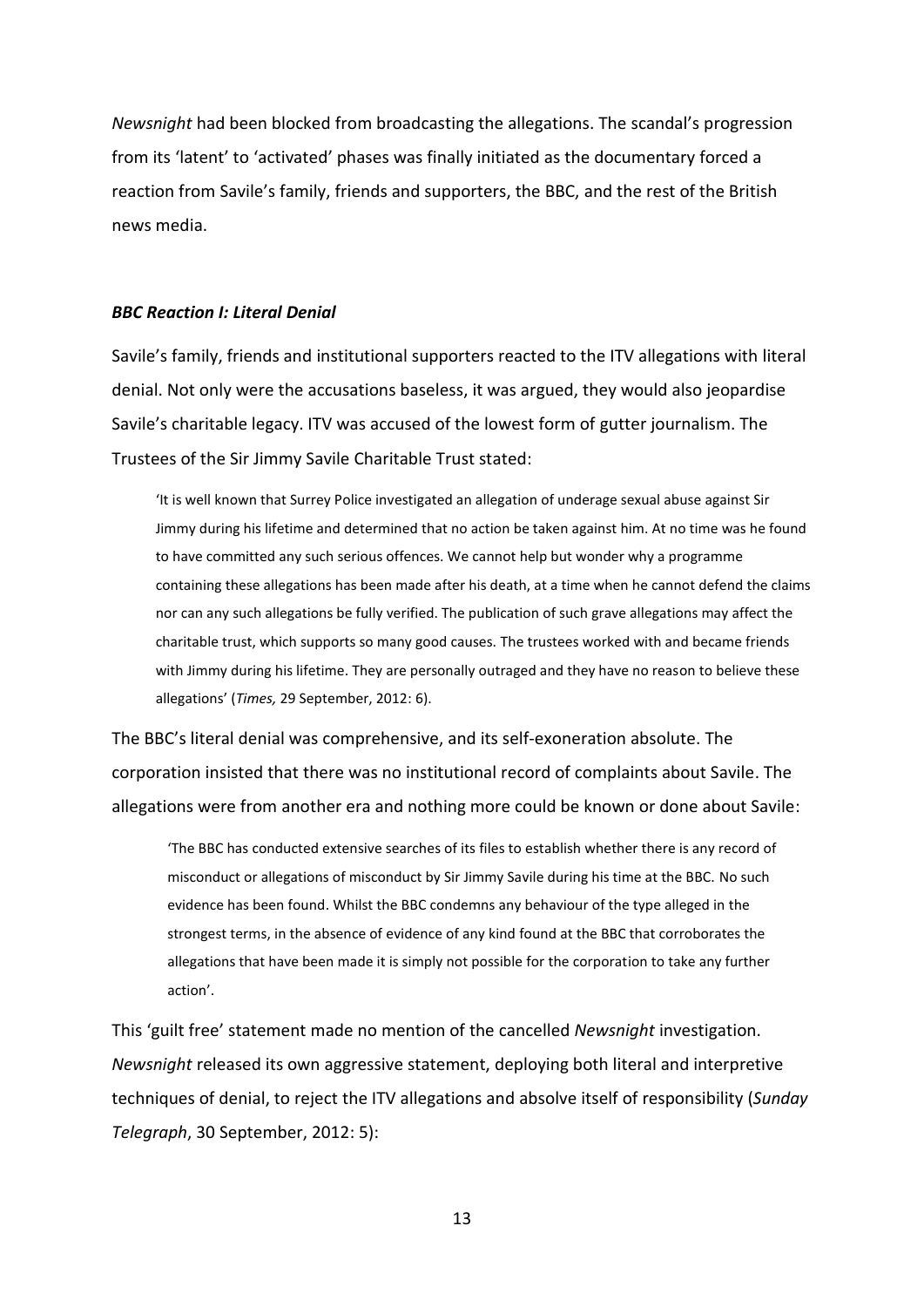'It is absolutely untrue that the Newsnight investigation was dropped for anything other than editorial reasons. We have been very clear from the start that the piece was not broadcast because the story we were pursuing could not be substantiated. To say otherwise is false and very damaging to the BBC and individuals. To allege that we are withholding evidence from the police is also damaging and false. The notion that internal pressure was applied appears to be a malicious rumour.'

The Newsnight statement attempted to shift attention onto those who it accused of ulterior motives in circulating a 'false' and 'malicious rumour'. Despite the strenuous denials, the press reaction over the weekend of 29 and 30 September shifted from reporting the ITV allegations as unconfirmed to accepting them as substantiated. Though, as we have evidenced above, allegations about Savile's sexual offending had been published before, they were repackaged as shocking and previously unknown scandalous revelations: "Savile accused of sex attacks on young girls" (Daily Express, 29 September 2012)

"TV host Jimmy Savile sexually abused 10 girls during career peak" (Daily Mail, 29 September 2012)

"Savile alleged to have abused girls" (Guardian, 29 September 2012)

"Savile 'sexually abused girls'" (Daily Telegraph, 29 September 2012)

"Women's shock TV claim that DJ Savile attacked them as kids (Sun, 30 September 2012)

"Savile is branded 'paedo' on telly show" (Sun, 30 September 2012)

"The shocking evidence that Jimmy Savile DID abuse underage girls - by 4 of his victims" (Mail on Sunday, 30) September 2012)

"Jimmy Savile: 'a predator on young girls'" (Independent on Sunday, 30 September 2012)

Jimmy Savile raped me: TV legend 'attacked' FIVE teens (Daily Star, September 30, 2012)

"Jimmy Savile raped me: woman was 15 at the time of sex attack" (Sunday Mirror, 30 September 2012)

"He was a predator of young girls & he raped me" (Sunday People, 30 September 2012)

"Jimmy Savile 'abused 14 year old girl in his BBC dressing room" (Sunday Times, 30 September 2012)

"Sordid truth about Jimmy Savile by sex abuse victims" (Sunday Express, 30 September 2012)

"Jimmy Savile 'abused us at BBC' claim women" (Sunday Telegraph, 30 September 2012)

"BBC denies cover up over Sir Jimmy Savile allegations" (Sunday Telegraph, 30 September 2012)

Now furnished with evidence of Savile's 'guilt', the Sunday press coverage of 30 September developed the story, reproducing in detail the claims of Savile's alleged victims. The BBC's literal denial was undermined by testimony from former colleagues, who insisted that the celebrity's sexual interest in teenage girls was an 'open secret'.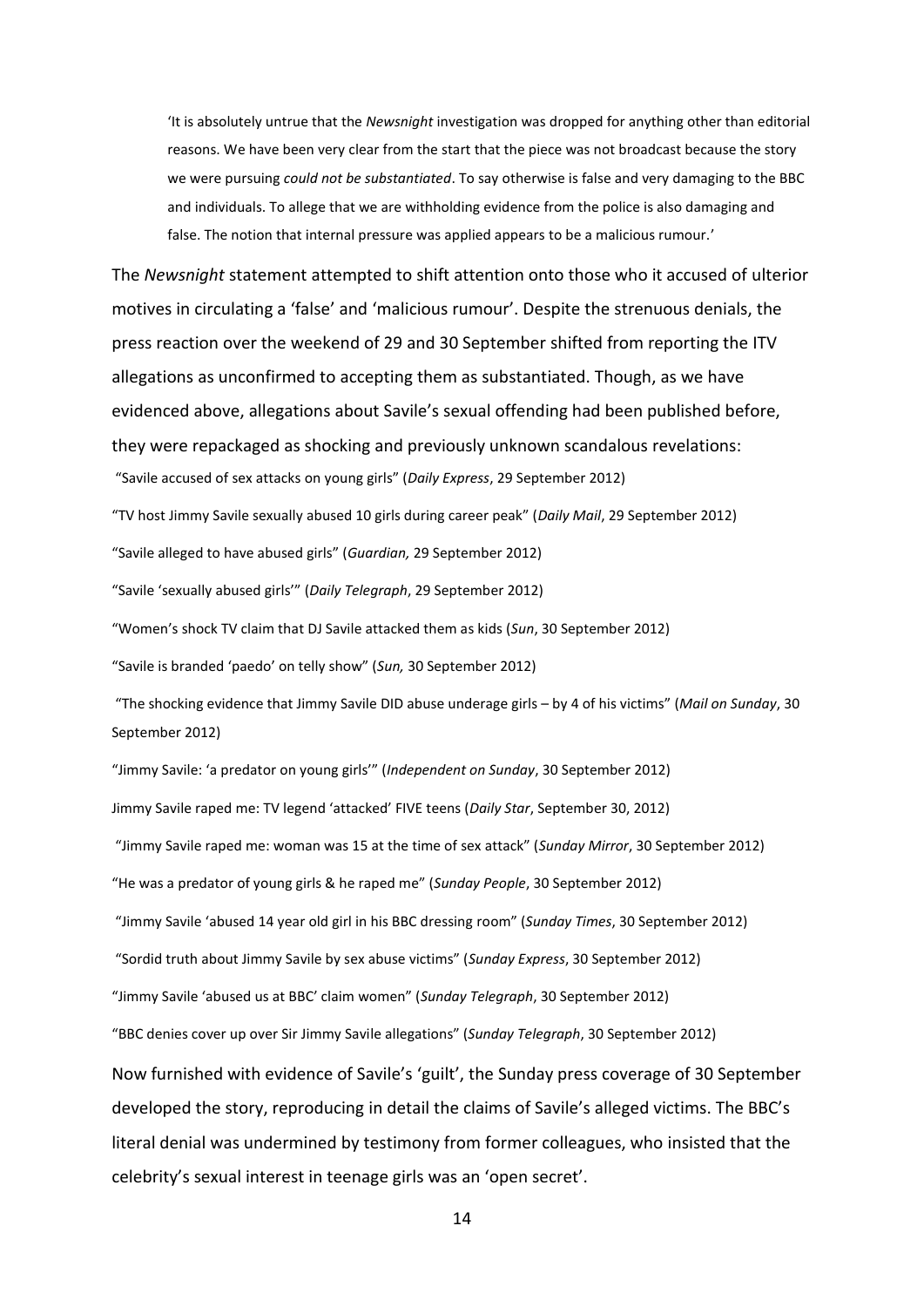The ITV documentary was given credibility by a statement from Esther Ranzen, former BBC presenter, friend of Jimmy Savile and founder in 1986 of the UK's first telephone helpline for abused children, ChildLine. Ranzen's role in ChildLine transformed her into a high-profile international campaigner on child abuse issues. She now declared across multiple press interviews that the ITV investigation had convinced her of Savile's guilt (Mail on Sunday, 29 September 2012: 5).

The Sunday Telegraph, Sunday Times, Sunday Mirror and Mail on Sunday moved quickly to initiate a 'blame game' (Hood 2011), linking Savile's abuse with institutional cover-up at the BBC. Obliterating the image of Savile as 'national treasure', the Sunday Mirror's editorial, 'Savile secrets had to be told', was the first newspaper to name the sustained sexual abuse as a 'scandal':

'The scandal of his exploits - and their lifelong effects on his victims - is made even worse by being kept secret for so long. Questions have been raised as to whether the Establishment - in this case senior people at the BBC - who had suspicions about Savile should have investigated to stop this sexual predator. His victims have the right to tell their stories. And the media is right to report them today' (30 September: 14).

The story gained traction across news outlets in the run-up to Wednesday 3 October, the day the ITV documentary would be broadcast. Press reporting gave licence to social media sites to regurgitate old rumours and allegations about Savile, which were in turn reported by sections of the press. Former Radio 1 DJ, Paul Gambaccini, broke the silence of the group of BBC DJs Savile had worked with at the height of his fame, confirming that within the BBC Savile's sexual predilections had been an 'open secret'. Reputation, fame and social standing had empowered Savile and silenced colleagues and the news-media. Though it had held firm for months following Savile's death, despite the periodic reporting of rumours and allegations, the inferential structure framing Savile as 'national treasure' now lay in ruin. An alternative inferential structure crystallised rapidly around the interconnected news frames of Savile as 'prolific sexual predator' and 'institutional cover-up' at the BBC. Once 'latent', the Savile scandal was now 'activated'. The BBC's denial of all knowledge of Savile's offending triggered an aggressive press reaction. That reaction would intensify and expand the attribution of blame, amplifying the scandal and placing key individuals (alive and dead) and institutions on 'trial by media' for Savile's sexual assaults.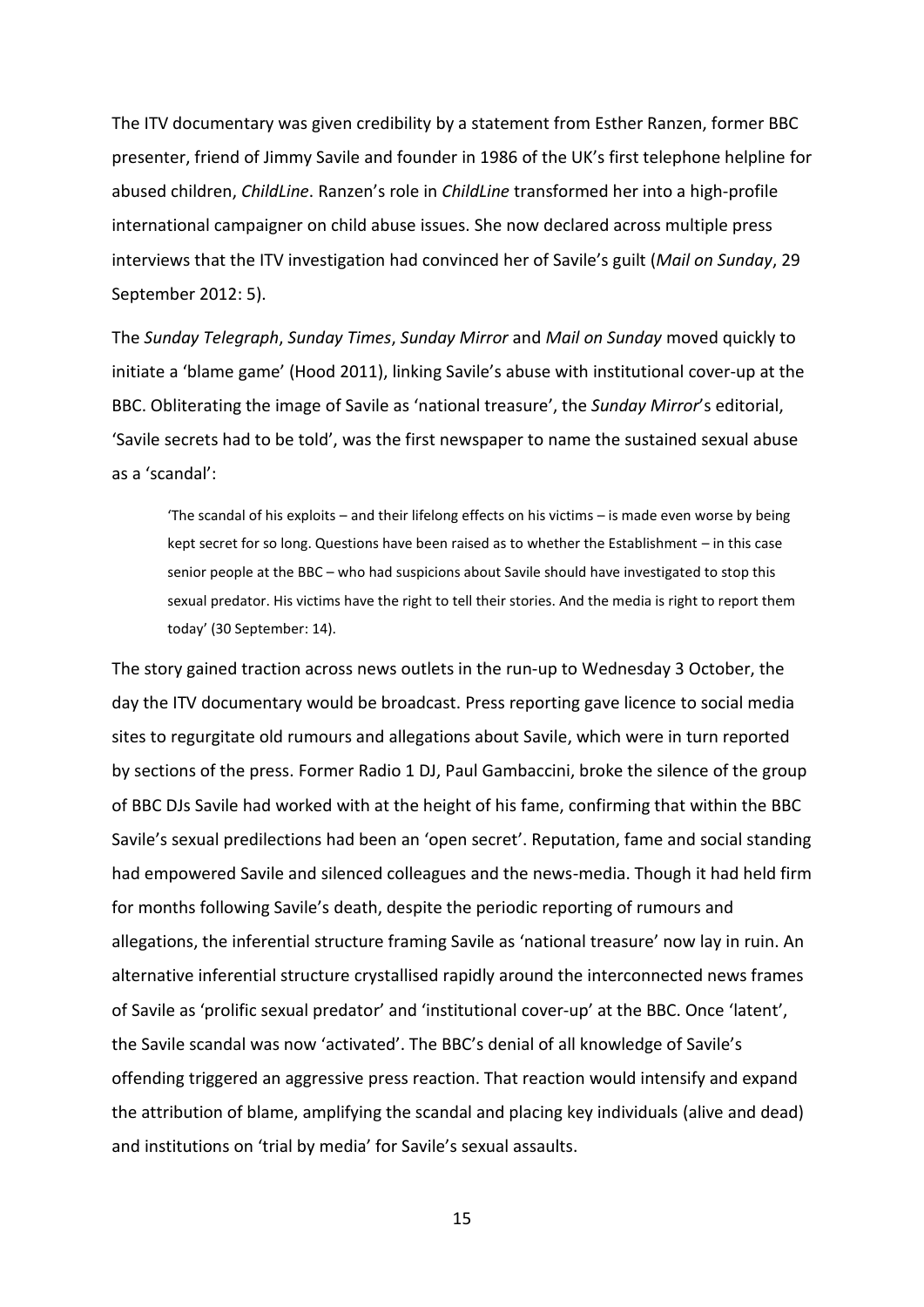#### **BBC Reaction II: Interpretive and Implicatory Denial**

On the day of the ITV documentary newspapers carried reports that ten women had broken decades of silence to provide corroborating accounts of sexual assault by Savile and other BBC celebrities, most notably convicted paedophile glam rock star Gary Glitter. At this point, the BBC's institutional response compartmentalised. An official statement read as follows:

'A number of serious and disturbing allegations have been made over the past few days about the sexual abuse of teenage girls by Sir Jimmy Savile. Some of these allegations relate to activity on BBC premises in the 1960s and 70s. We are horrified by allegations that anything of this sort could have happened at the BBC – or have been carried out by anyone working for the BBC.

They are allegations of a serious criminal nature which the police have the proper powers to investigate. So we have today asked the BBC Investigations Unit to make direct contact with all the police forces in receipt of allegations and offer to help them investigate these matters and provide full support to any lines of inquiry they wish to pursue. The BBC is working closely with the relevant police authorities. They have asked us to make clear that anyone affected by the issues raised in the ITV programme can contact the NSPCC Helpline on 0808 800 5000 or their local police force'.

Literal, interpretive and implicatory techniques of denial were evident in the BBC's attempt to neutralise the 'activated' scandal. Despite the now widespread understanding that rumours and allegations against Savile had been circulating for years, there was literal denial of historic knowledge in the corporation's horror at discovering that an employee could have perpetrated sexual assaults on BBC premises. This literal denial of historic knowledge facilitated an interpretive denial of historic culpability: there was no acknowledgement of the widespread criticism that the BBC had failed to take seriously and investigate rumours and allegations of sexual abuse in the past. Rather, the focus was placed on the present and future through pledging to cooperate fully with a criminal investigation. Finally, there was implicatory denial: even if abuse had taken place, it was not the BBC's responsibility to investigate. Only the police could do that. As with its previous statement, the corporation made no reference to the cancelled Newsnight investigation.

In a separate statement, Peter Rippon, the executive producer of Newsnight, published an outright rejection of the accusations surrounding the cancelled investigation:

'There has been a lot written about why I took the decision not to run a story into allegations of sex abuse by the former BBC presenter Jimmy Savile. It has been suggested I was ordered to do it by my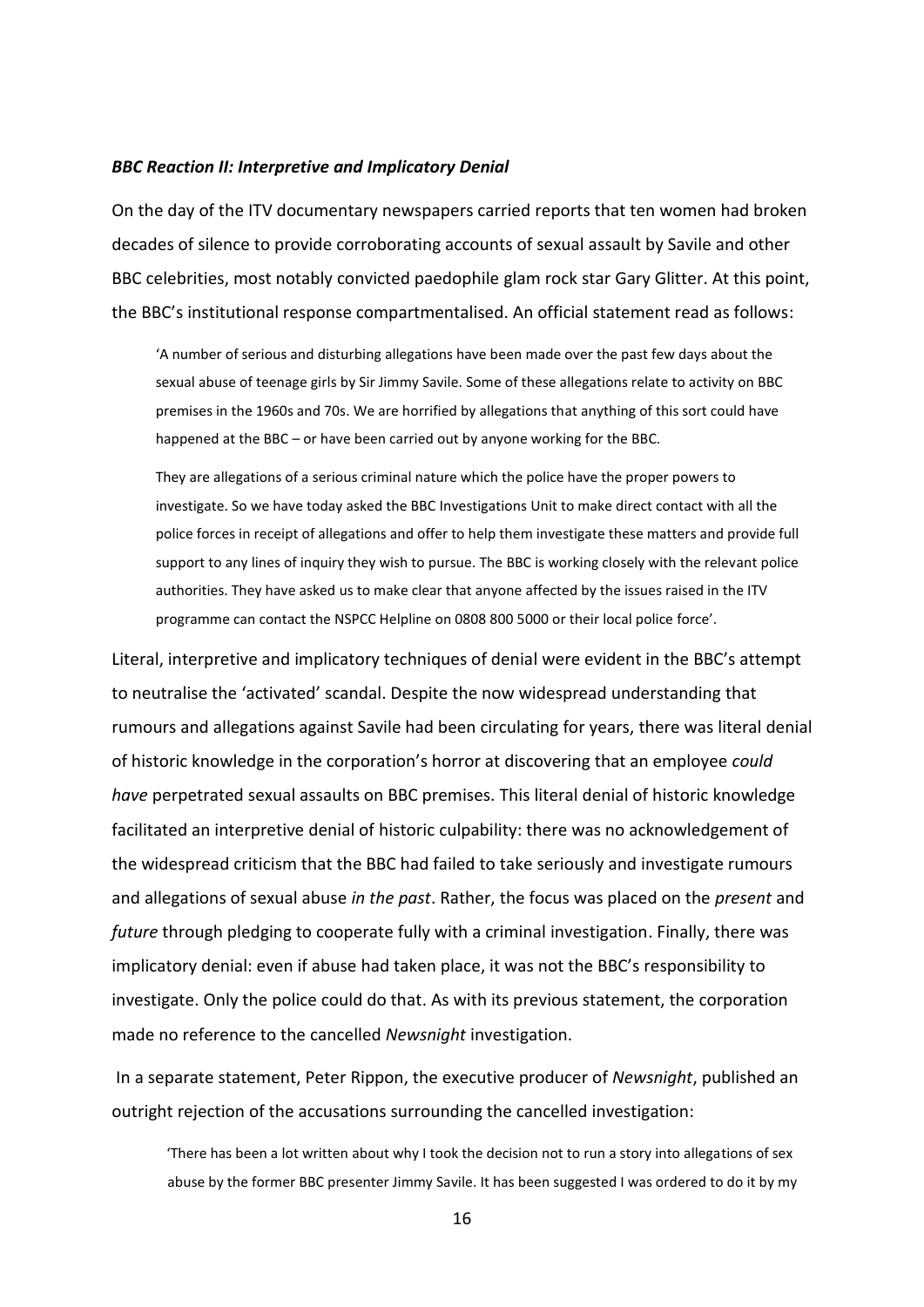bosses as part of a BBC cover-up. It has also been suggested that we deliberately withheld information from the police. Both these allegations are totally untrue and despite consistent strong denials keep getting repeated.'

Rippon re-emphasised that the BBC investigation had been cancelled because of the inability to substantiate allegations that the police and prosecution service had dropped the case against Savile because he was too old and infirm to stand trial. The investigation had uncovered no evidence against Savile or identified witnesses that the police were not already aware of. Nor had it found any evidence implicating the BBC in Savile's sexual assaults. Finally, Rippon insisted that there had been no disagreements inside *Newsnight* regarding the decision to cancel the Savile investigation.

Newspaper editorials expressed incredulity at the BBC's continued denial and its inability to appreciate the reputational damage resulting from the rapidly escalating scandal. Rippon's denials were immediately undermined by leaks from inside the BBC. George Entwistle, the newly appointed Director General and former head of BBC programming, was now personally implicated in the unfolding scandal:

The BBC rightly promises to co-operate with the police over the investigation into the Jimmy Savile sex abuse scandal. But it also faces questions over why it dropped a *Newsnight* probe into the disgraced TV star. Day-by-day, the allegations against Savile become more appalling. The least that his victims are owed is that the whole truth finally comes out' (*Sun*, editorial 3<sup>rd</sup> October).

͚... if they had strong suspicions about the man, why did they not speak out earlier. It is understandable that abused and traumatised children would be fearful of accusing a powerful figure such as Savile. High profile personalities such as Rantzen and Gambaccini have no such excuse' (Daily Star, editorial 3<sup>rd</sup> October)

͚No doubt there will be obfuscation and denials. But if the BBC does not treat this seriously, it will have little of its precious reputation left to save' (Daily Mail, editorial 3<sup>rd</sup> October)

͚The public needs a full explanation first, of how such conduct could be not just overlooked by the national broadcaster, but even facilitated; and second, of why the BBC failed to investigate properly, both during his life and after his death. If the reason for dropping the *Newsnight* report turn out to be unsatisfactory, then George Entwistle, the new Director general must be ruthless" (Daily Telegraph, editorial, 3 October).

Alongside the editorials, commentary pieces in the *Guardian*, *Daily Express, Daily Mail* and *Independent* reflected on how the BBC's celebrity culture had normalised Savile's offending and enabled him to avoid detection.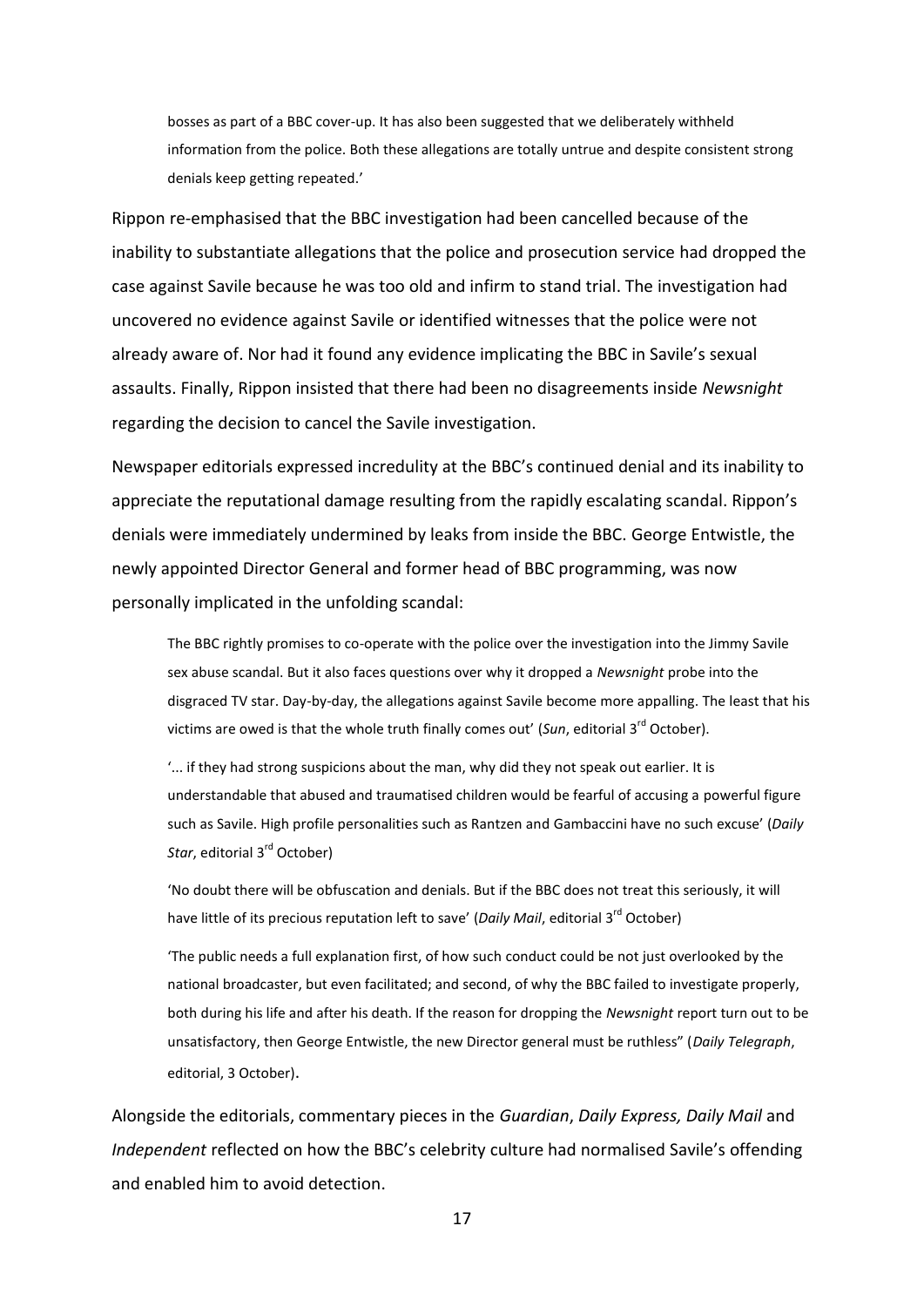#### **From Revered to Reviled: Savile's Undeniable Guilt and the BBC's 'Trial by Media'**

With the broadcasting of the heavily-trailed ITV documentary, the BBC was plunged into an institutional crisis. *Exposure: the Other Side of Jimmy Savile* put Savile and the BBC on 'trial by media' (TBM). Evidence for the prosecution was the graphic testimony of five women who explained how as teenagers they were induced or coerced into sexual acts by Savile, and three independent witnesses who had observed Savile having sex with underage girls. The women also detailed the long-term damage caused by the assaults. Savile's guilt was presented as beyond doubt. By linking Savile's offending directly to his BBC persona and television shows, victim and witness testimony ensured that the BBC's guilt of institutional failure and cover-up would now be the focus. Accordingly, the programme was driven by two incendiary accusations. The first was that for decades Savile had used his prime-time BBC programmes and celebrity status as a means to attract and sexually assault star-struck teenage girls: BBC studios and changing rooms were in effect sex crime scenes. The second accusation was that, within the BBC and across the entertainment industry, 'everyone knew' of Savile's sexual predilections but nobody challenged him. As a powerful and wellconnected BBC celebrity and acclaimed charity worker, Savile was described as being untouchable. Television footage and 'Savilisms' were re-framed to evidence tell-tale signs of his sexual proclivities. The *Exposure* team represented Louis Theroux's documentary from 2000, in which Savile was challenged to deny that he had paedophile tendencies. They also reconsidered Savile's off-the-record defence of convicted paedophile glam rock star Gary Glitter. The programme functioned as a devastating 'degradation ceremony' (Garfinkel [1956;](#page-24-21) [Lofland 1969: 158\)](#page-24-22) that visually and discursively retrofitted Savile as a 'prolific sexual predator' who had operated within an institutional culture of impunity. The case was reinforced by Ian Glen QC, a legal expert on child abuse, who confirmed that the evidence was robust enough for Savile to be arrested and prosecuted if he were still alive. The documentary closed with a visibly shocked Esther Rantzen admitting that she had been in denial about Sir Jimmy Savile and that the case against him was irrefutable. No-one appeared on the programme to defend Savile.

The ITV documentary propelled the Savile scandal to front-page status across all UK outlets. The dominant inferential structure of Sir Jimmy Savile as a 'prolific sexual predator', whose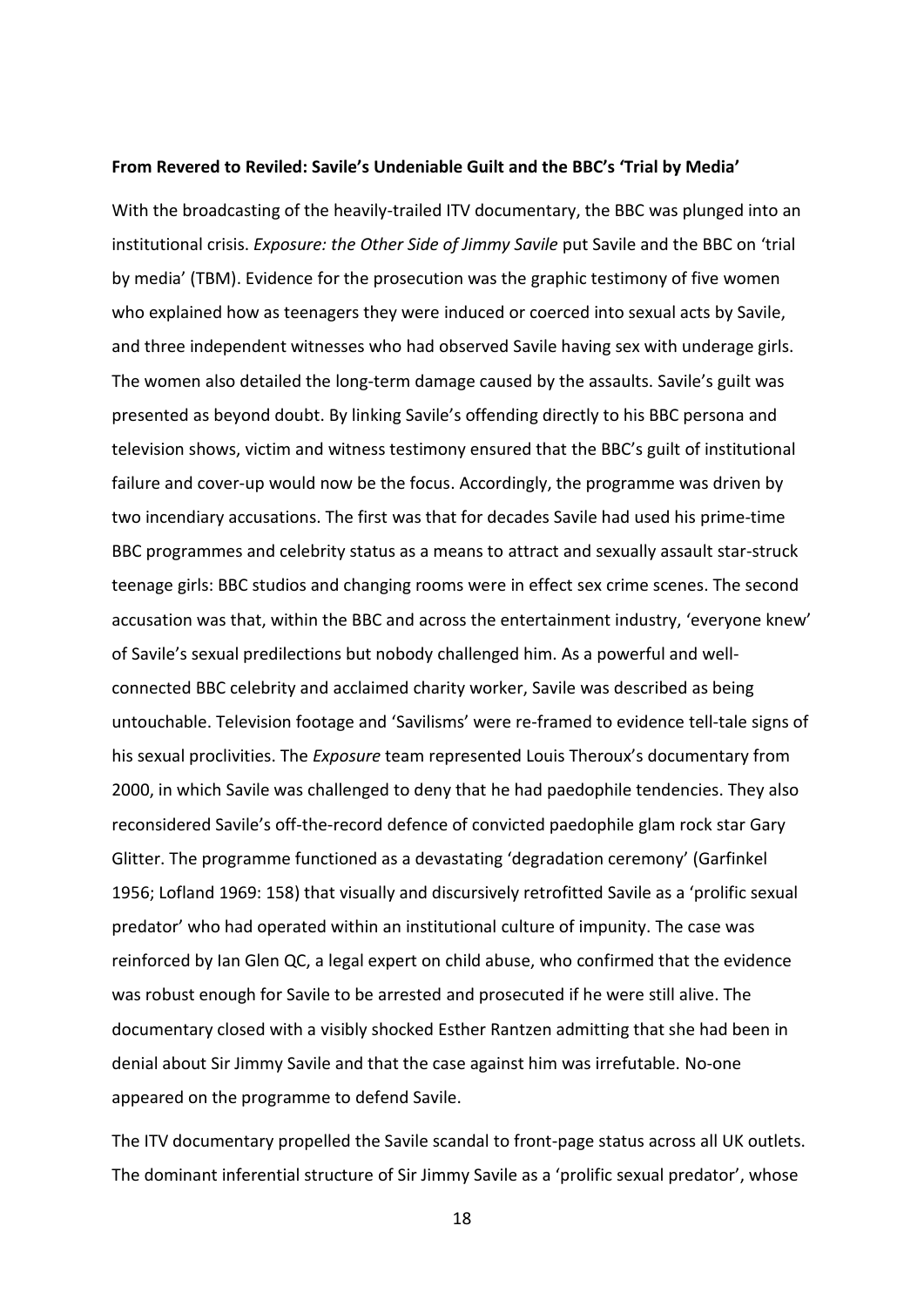offending had been known about and covered-up by the BBC, was reinforced over the next two days. No national news outlet deviated from this characterisation and no-one came forward to defend Savile's reputation. The national press demanded answers. Four mutually reinforcing questions informed the press' collective response, and drove the next phase in the scandal's development – from 'activation' to 'amplification'. These questions locked the BBC into the centre of the Savile scandal.

The first question asked: 'what was the full nature and extend of Sir Jimmy Savile's sexual offending?' By now the forty victims who had already contacted the police and other agencies were deemed to be the tip of the iceberg: it was anticipated that the 'Savile effect' would encourage more victims, from a variety of institutional contexts, to come forward. The rapidly multiplying allegations, many of which implicated other BBC celebrities, were sufficient for police forces to launch a series of criminal investigations. This development fuelled claims of a culture of sexual misconduct at the BBC.

The second question asked: 'who at the BBC shared the guilt for Savile's sexual offending, and what was their role in the cover-up?' Retired BBC press officer, Rodney Collins, confirmed that Douglas Muggeridge, then Controller of BBC Radio, was aware in 1973 of allegations regarding Savile's interest in underage girls. Collins insisted that Muggeridge's close colleagues would have known about the allegations, and claimed that the tabloids did not expose Savile because of his celebrity status and charity work:

"Radio 1 boss 'knew of Savile abuse claims'" (Daily Telegraph, October 4, 2012)

"Radio 1 boss 'knew Savile was abusing young girls" (Independent, October 4, 2012)

"Former Radio 1 boss 'knew of Savile rumours'" (Daily Express, October 4 2012)

"Rumours and fears at the BBC" (Daily Express, October 4, 2012)

"BBC 'was aware of Savile sex abuse allegations in 1973' (Times, October 4, 2012)

"Radio 1 boss knew of Savile child sex claims back in '73: pressure on BBC over Jimmy shame" (The Sun, October 4, 2012)

"I Warned BBC on Savile 40 years ago" (The Sun, October 4, 2012)

"Jimmy Savile 'untouchable' by press in 1970s, says former editor" (The Guardian, October 4, 2012)

"BBC chiefs knew of allegations in the 1970s" (Daily Mail, October 4, 2012)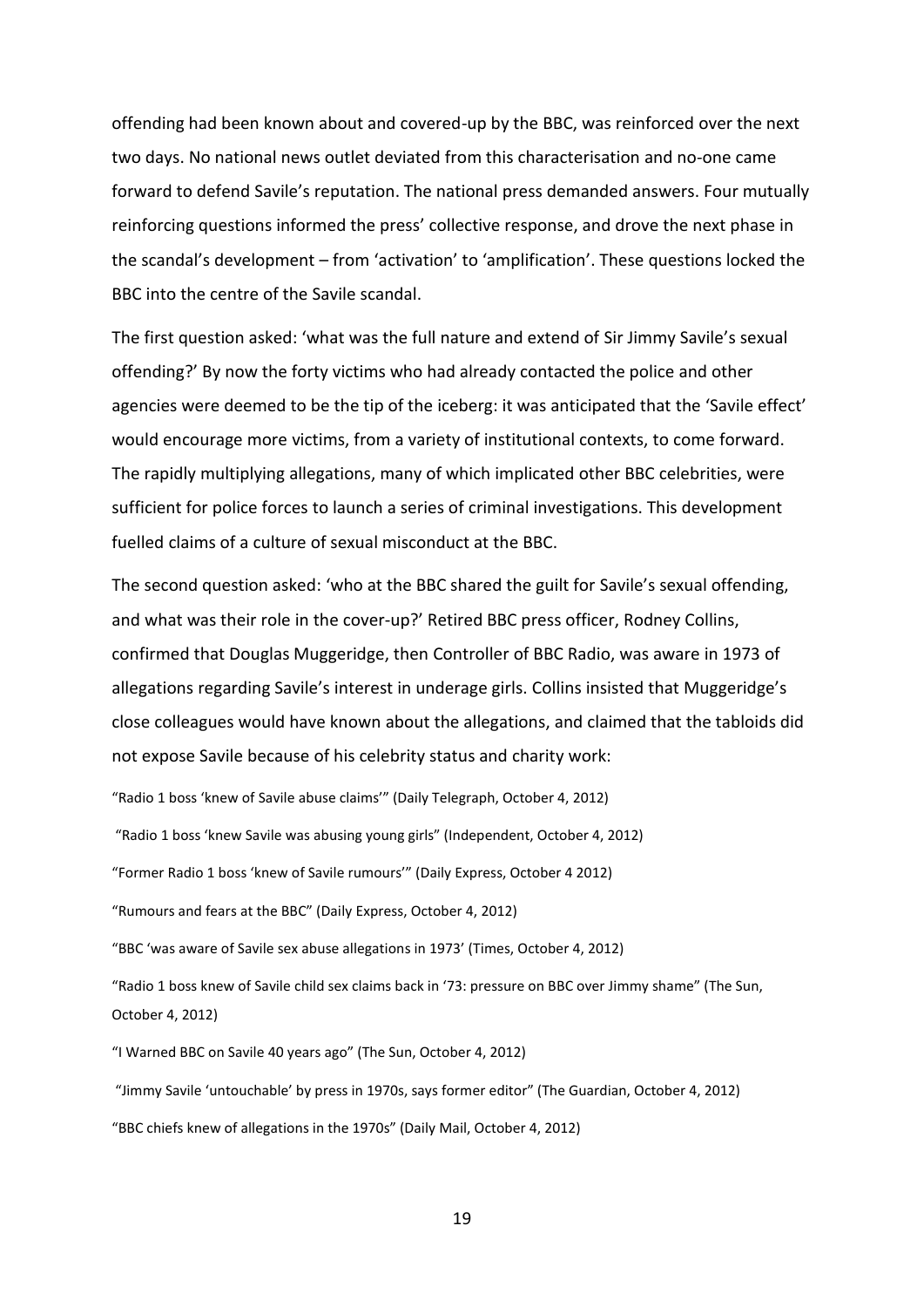Establishing the identities of a supporting cast of BBC personnel who, through indifference, assistance and/or cover-up, had enabled Savile to work with children and teenagers, provided a lengthy list of possible follow-up targets for 'trial by media'.

The third question asked: 'did Newsnight drop its investigation because of BBC plans to screen tribute programmes to Savile?' Politicising the scandal, Members of Parliament demanded a public inquiry to establish the truth about the BBC's knowledge of Savile and its reasons for cancelling the Newsnight investigation. For Conservative MP, Phillip Davies, the BBC's reaction to the Savile allegations bore

'...all the hallmarks of a political scandal where an MP makes denial after denial in a desperate attempt to keep their job - only for the whole house of cards to come crumbling down. The attitude of the BBC seems to have been that because these allegations were from a long time ago they needn't investigate thoroughly. They have been on the back foot, fire-fighting. They desperately need to get on the front foot. The new Director General George Entwistle must establish quickly, but thoroughly, exactly who at the BBC was aware of the allegations' (Times, 5 October).

It was also confirmed that politicians were pressing for the BBC Director General to face cross-examination in the House of Commons. Editorials in the Times, Daily Mail, Sun and Daily Mirror and hard-hitting opinion and commentary pieces focused on the BBC's denial of knowledge and responsibility. Most directly critical of the BBC were Andreas Whittam-Smith (Independent), Trevor Kavanagh (Sun), and Richard Littlejohn (Daily Mail). For Richard Littlejohn the BBC had behaved in a criminal manner:

'For four decades, the BBC conspired in a cynical, calculated cover-up. Even after Savile died, Newsnight was prevented from telling the victims' stories. There was a Cosa Nostra code of omerta when it came to claims Savile had assaulted young girls on BBC premises. If similar allegations had been made against a prominent Catholic priest or, even better, a well-known Tory MP, Panorama<sup>4</sup> would have been put on a war footing and the BBC News operation would not have rested until the culprit had been exposed and prosecuted to the fullest extent of the law.'

For Whittam-Smith (Independent) and Kavanagh (Sun) it was vital to establish an independent inquiry:

'At a certain point, the persistence of rumours, of a strength sufficient to generate a Newsnight investigation, has to be taken as the proverbial smoke that indicates fire. No wonder the BBC said on Tuesday evening that it was "horrified by allegations that anything of this sort could have happened at the BBC - or have been carried out by anyone working for the BBC". Too late. Now the chairman, Lord

 $4$  Panorama is a BBC current affairs programme that features investigative reports on a range of issues.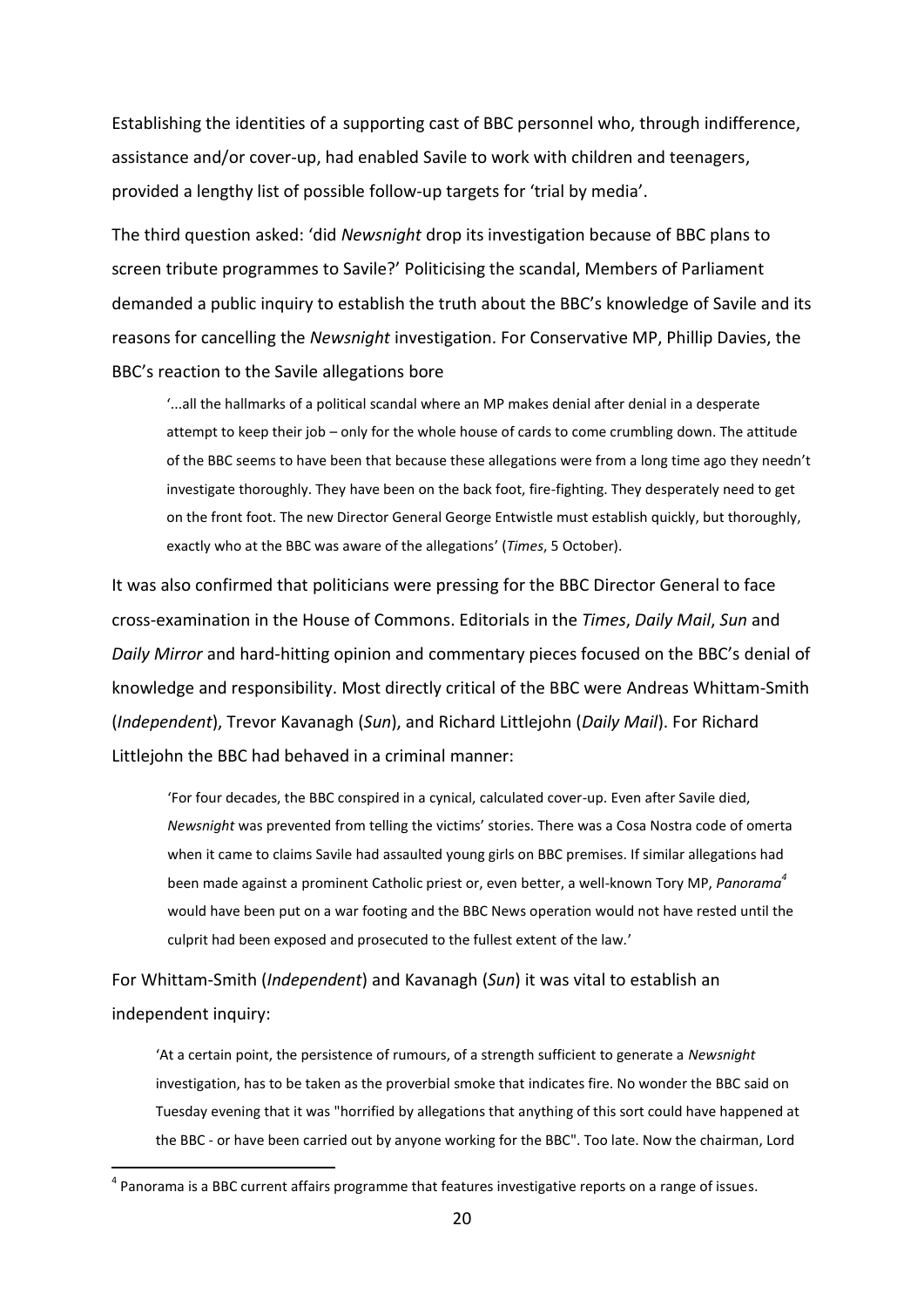Patten, must follow in the Archbishop of Canterbury's footsteps and order an investigation of what seems to have been the Corporation's sins of omission' (Whittam-Smith).

'Rumours of this abuse of power were widely whispered. Why did the BBC not take action then to investigate? ...The Savile case is a horrific black mark against the Corporation. How much more evidence is required before the Government orders a proper, thorough and independent public inquiry?' (Kavanagh).

The fourth question asked: 'how could Savile and those who colluded with Savile be punished?' For Savile himself, now deceased and beyond criminal justice, the only process remaining was 'media justice' (Greer and McLaughlin, 2012a). Institutions associated with Savile came under immediate press pressure to undertake a remarkable process of 'de-Saviling'. The degradation ceremony that began with the *Exposure* documentary now spread across the UK as Savile's public biography – having deteriorated from 'national treasure' to 'prolific sexual predator' - was now to be expunged entirely. By removing all footage of Savile from its website, the BBC was in effect altering the historical record of the relationship between the corporation and the disgraced celebrity presenter. Newspapers reported that Scarborough council would be removing a plaque honouring Savile outside his flat because it had been defaced with the words 'paedophile' and 'rapist'. Glasgow council had already removed a statue of Savile from a public leisure centre, and plans to convert his Scottish cottage into a retreat for disabled war veterans were put on hold. Savile's ostentatious gravestone, once viewed as a fitting tribute to a 'national treasure', was redefined as an obscenity and an internet campaign sought to have it removed. A government e-petition was inundated with signatures demanding that Savile be stripped of his knighthood. The charities funded by Savile came under public pressure to renounce their disgraced patron and atone by transferring funds to child abuse organisations. Through implicating any institution Savile had been in contact with, the scandal quickly entered its 'amplification' phase and spread across the charitable, health and voluntary sectors.

## **Conclusion**

The objective of this study was to model the dynamics of institutional CSA scandals and to test key phases of this model through an empirical analysis of the Sir Jimmy Savile scandal. Accordingly, we analysed the shift from a 'latent' and slow-burning child sexual abuse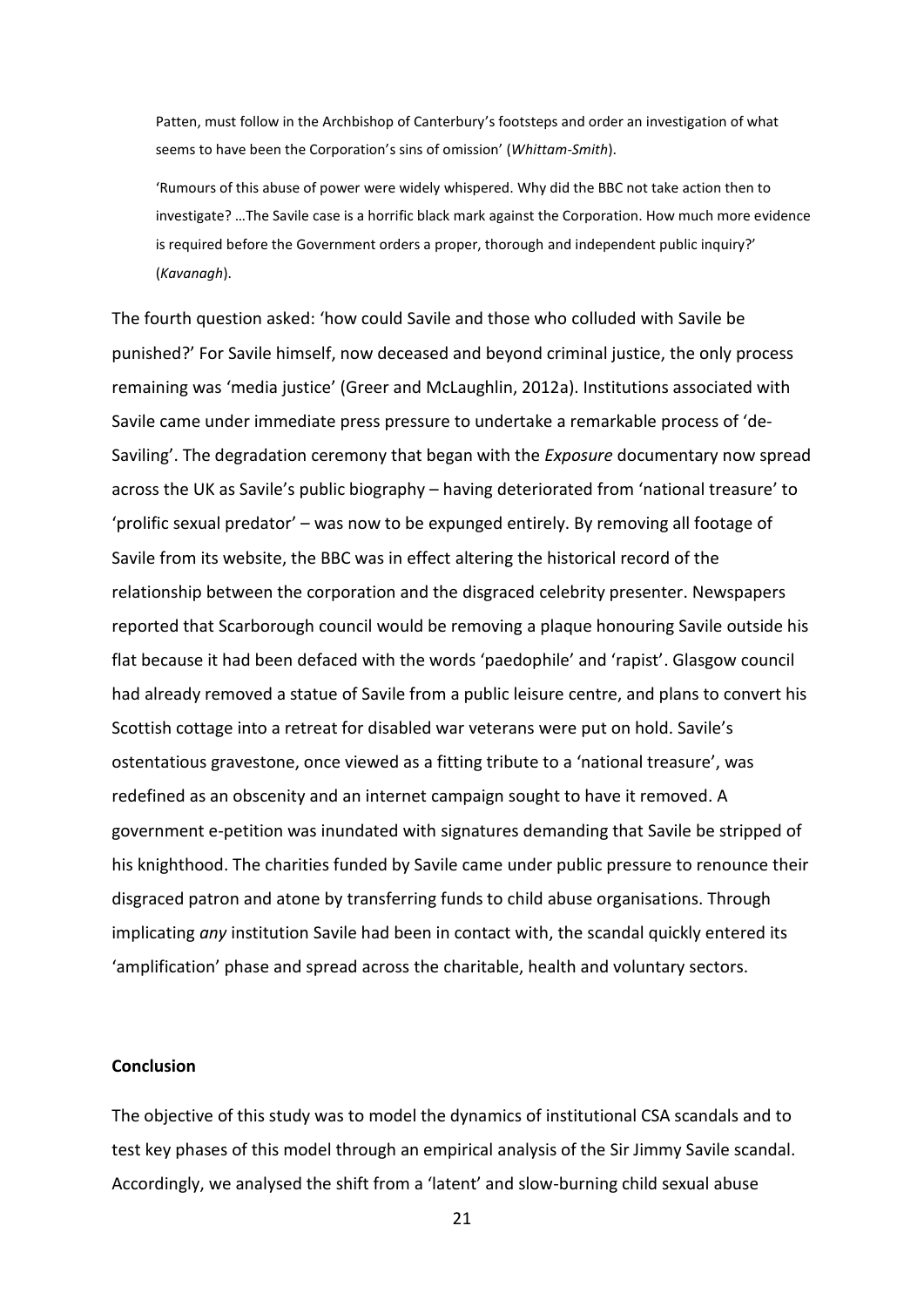scandal to an 'activated' and rapidly 'amplifying' scandal that retrofitted Sir Jimmy Savile as a 'prolific sexual predator' and the BBC as a mendacious institution that knowingly connived at his offences. Whilst UK newspapers had periodically reported allegations against Savile for years, normative, organisational and journalistic priorities appear to have prevented any further journalistic investigation. Even with the raft of new accusations following Savile's death, journalistic reticence ensured that the scandal remained 'latent'. It was not until the ITV Exposure team successfully named Savile as a 'prolific sexual predator' and directly implicated the BBC that the 'latent' scandal was 'activated'. In recognition of an agendasetting role that opened a floodgate of disclosures and revelations, the documentary won awards at the The Royal Television Society and the London Press Club. Exposure: the Other Side of Jimmy Savile was also short-listed for a BAFTA in 2013.

Our research indicates that, in a climate where guilt is assumed, denial of CSA allegations triggers 'trial by media'. The Savile case thus provides a remarkable demonstration of how the 'activation' of a hard news scandal empowers the news media, simultaneously validating their public watchdog role and increasing audiences. Scandals engage the public by exposing the vices of power and fame. They invite news consumers to fulminate against hypocrites who appear to believe they can violate key normative boundaries with impunity. However, institutional CSA scandals are distinctive in the combination and interaction of the inferential structures that shape their construction as news. 'Sexual predator' and 'institutional cover-up' are each highly resonant on their own and connect with powerful sources of contemporary fear, anxiety, mistrust and outrage. But it is in their mutually amplifying interaction – the abuse of the innocent by the powerful and corrupt in a culture of impunity and denial – that institutional CSA scandals find their full moral, cultural and political force. Because of their immediate and devastating impact, institutional CSA scandals can redefine reality, transforming public perceptions of individuals and organisations and reshaping cultural attitudes towards 'official' power. As we have shown, within one week of the scandal's activation, the enduring and remarkably resilient public biography of Sir Jimmy Savile was rewritten. Through the moral work of scandal, he was transformed publicly and incontrovertibly into a monster, and the BBC was subjected to a sustained 'trial by media' across all sections of the UK press on charges of institutional failure, denial and cover-up.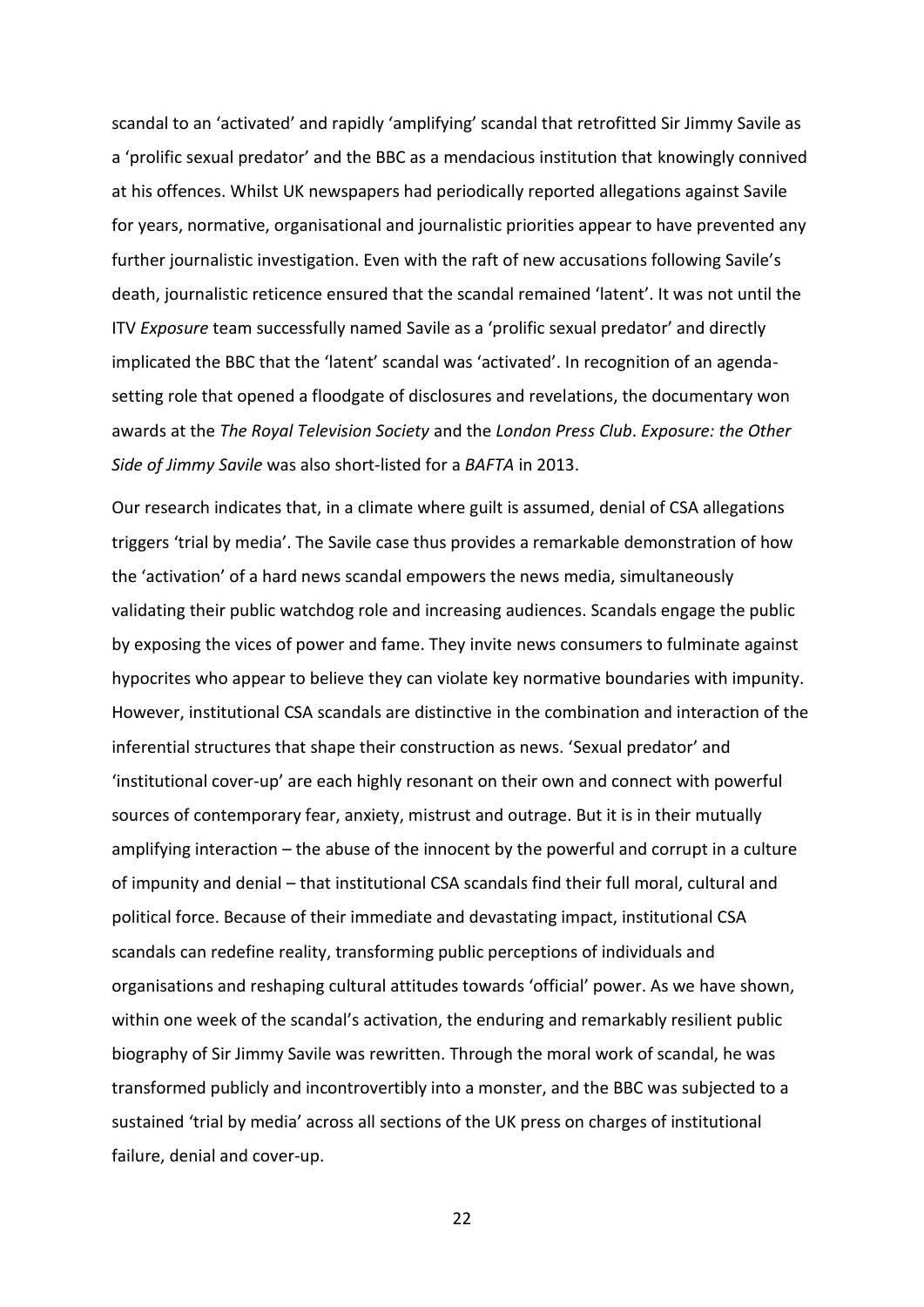The Savile scandal sparked a crisis of leadership at the BBC that led to the resignation of George Entwistle, the Director General, the reorganisation of BBC news reporting, and multiple inquiries into the corporation's failings both before and after the scandal's activation. Under intense news media pressure, senior BBC personnel have accepted that they were 'in denial' about Sir Jimmy Savile's offending. Mortified BBC representatives have offered abject public apologies to Savile's victims, and conceded liability for the need to compensate anyone he assaulted on BBC premises. A humiliated BBC has acknowledged that public confidence in the quality and independence of its journalism had in 2013 fallen to its lowest level for seven years. The corporation's ideological adversaries in the national press have explained its 'institutional failure' in terms of irresponsible management, a morally bankrupt celebrity culture and a lavish funding model. Even newspapers normally supportive of the BBC have asked how Savile was for decades allowed to offend, and why the BBC ignored the reputational risk posed by the activating scandal.

At the time of writing the scandal was still 'amplifying'. According to Scotland Yard, Savile stands accused of 1,350 sexual assaults alleged to have taken place not just on BBC premises, but across hospitals, nightclubs, hotels and his own residences. The police investigation, Operation Yewtree, has resulted in the questioning, and in some cases highprofile arrest and prosecution, of numerous aging BBC celebrities suspected of historic sexual assaults. As the unprecedented investigation continues, the national conversation has been animated by the question 'who will be next?' To date, all of those accused have publicly denied their guilt. All have been subjected to a shaming 'trial by media'. The scandal has triggered official inquiries into police forces that did not act on complaints about Savile and hospitals that allowed Savile to work as a volunteer. According to child protection organisations, the 'Savile effect' has resulted in a dramatic rise in reported offences of child sexual abuse. This in turn has led to new inquiries into institutional CSA in residential homes in north Wales and London. When published, the numerous reports into the Savile scandal will result in intensive news media scrutiny for further scandalous revelations and evidence of institutional cover-ups. The arrest and prosecution of celebrities for historic sex crimes has prompted British society to reflect on how the cultural milieu of the 1970s, and the sexualisation of teenage girls in particular, allowed Sir Jimmy Savile to offend with impunity. Equally significantly, the 'justice' message being communicated through these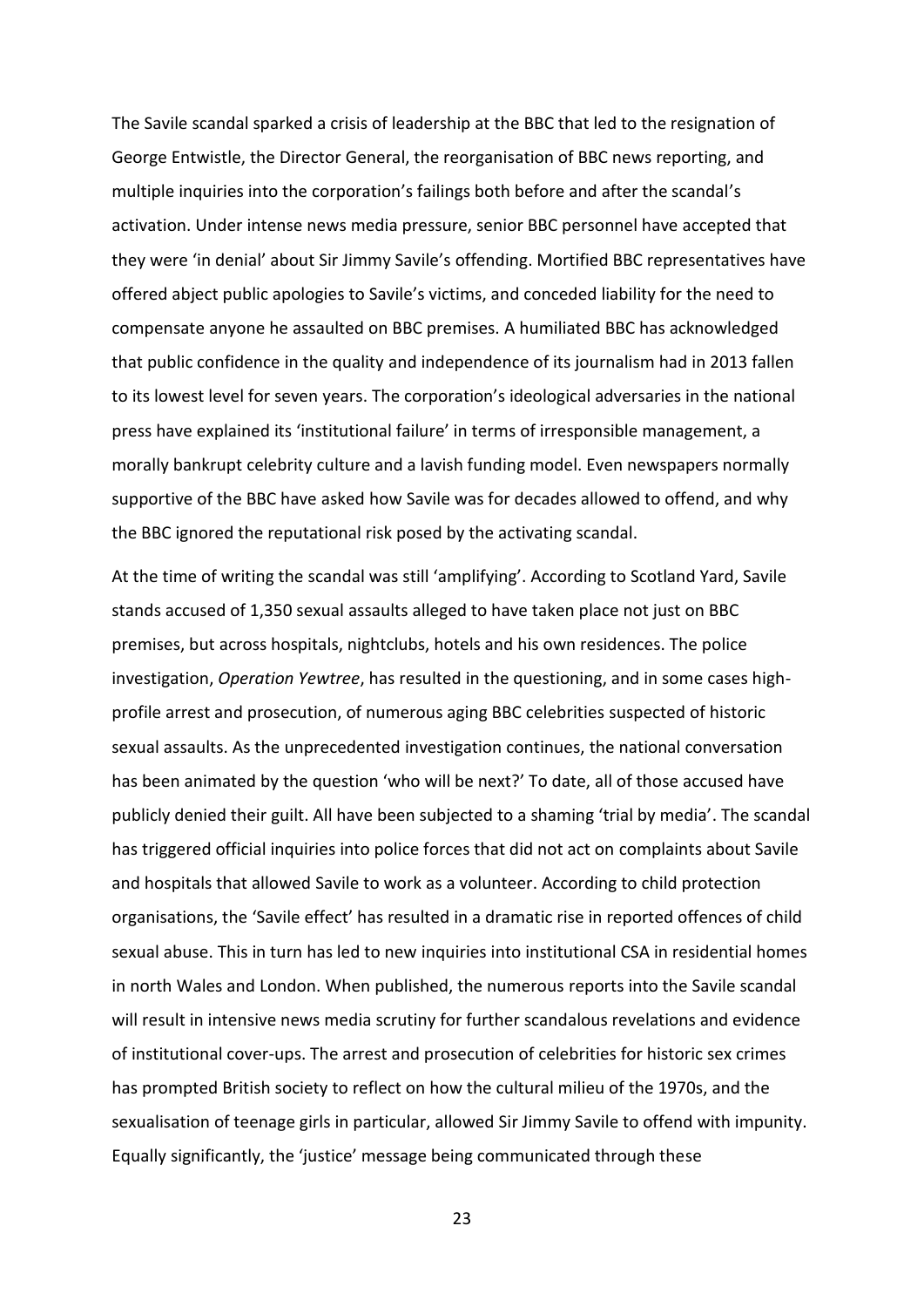<span id="page-23-22"></span><span id="page-23-21"></span><span id="page-23-20"></span><span id="page-23-19"></span><span id="page-23-18"></span><span id="page-23-17"></span><span id="page-23-16"></span><span id="page-23-15"></span><span id="page-23-14"></span><span id="page-23-13"></span><span id="page-23-12"></span><span id="page-23-11"></span><span id="page-23-10"></span><span id="page-23-9"></span><span id="page-23-8"></span><span id="page-23-7"></span><span id="page-23-6"></span><span id="page-23-5"></span><span id="page-23-4"></span><span id="page-23-3"></span><span id="page-23-2"></span><span id="page-23-1"></span><span id="page-23-0"></span>investigations, arrests and prosecutions is that, in an age of 'trial by media', historic sex crimes are not historic.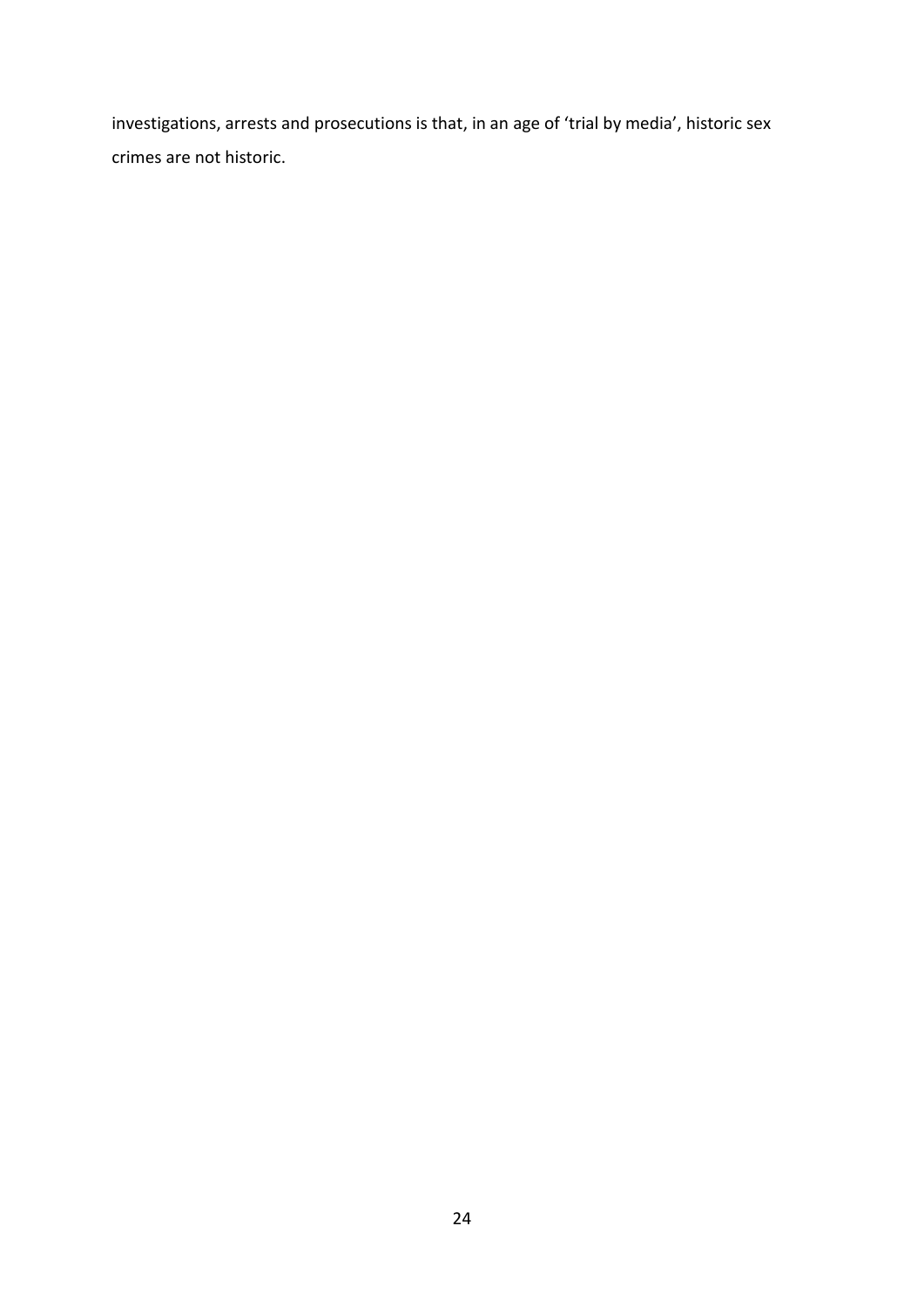## <span id="page-24-21"></span>**References**

<span id="page-24-0"></span>**Allen, H. and Savigny, H.** 2012 'Selling scandal or ideology? The politics of business crime coverage', *European Journal of Communication* 27(3): 278-290.

<span id="page-24-12"></span>**Angelides, S.** 2005 'The emergence of the paedophile in the late twentieth century', *Australian Historical Studies* 36(126): 272-295.

<span id="page-24-4"></span>**Apostolidis, P. and Williams, J.** 2004 *Public affairs : politics in the age of sex scandals*, Durham, N.C.: Duke University Press.

<span id="page-24-8"></span>**Barter, C.** 1998 'Investigating institutional abuse of children: an exploration of the NSPCC experience' *NSPCC Policy Practice Research Series*, London.

<span id="page-24-5"></span>**Basinger, S. and Rottinghaus, B.** 2012 'Skeletons in the White House Closets: An Empirical Investigation into Modern Presidential Scandals', *Political Science Quarterly* 127(2): 213-239. **Bellamy, A.** 2012 *How's About That Then?: the Authorised biography of Jimmy Savile*, Leeds: Great Northern Books.

<span id="page-24-9"></span><span id="page-24-6"></span>Bromley, M. 1998 'The 'Tabloiding' of Britain: 'Quality' Newspapers in the 1990s', in M. Bromley and H. Stephenson (eds) *Sex Lies and Democracy: The Press and the Public* London Longman

<span id="page-24-20"></span>**Campus, D.** 2010 'Mediatization and Personalization of Politics in Italy and France: The Cases of Berlusconi and Sarkozy', *International Journal of Press/Politics* 15(2): 219-235.

**Castells, M.** 2009 *Communication power*, Oxford: Oxford University Press.

<span id="page-24-16"></span>**Cavender, G., Gray, K. and Miller, K. W.** 2010 'Enron's perp walk: Status degradation ceremonies as narrative', *Crime, Media, Culture* 6(3): 251-266.

<span id="page-24-3"></span>**Cepernich, C.** 2008 'Landscapes of Immorality: Scandals in the Italian Press (1998 – 2006)', *Perspectives on European Politics and Society* 9(1): 95-109.

<span id="page-24-19"></span>**Clark, A.** 2004 *Scandal : the sexual politics of the British constitution*, Princeton, N.J.: Princeton University Press.

<span id="page-24-17"></span>**Cohen, S.** 2001 *States of denial : knowing about atrocities and suffering*, Cambridge: Polity. **Corby, B., Doig, A. and Roberts, V.** 1998 'Inquiries into child abuse', *Journal of Social Welfare and Family Law* 20(4): 377-395.

<span id="page-24-14"></span><span id="page-24-13"></span>**Critcher, C.** 2002 'Media, Government and Moral Panic: the politics of paedophilia in Britain 2000-1', *Journalism Studies* 3(4): 521-535.

<span id="page-24-10"></span>**Davidson, J. C.** 2008 *Child sexual abuse : media representations and government reactions*, Milton Park, Abingdon, UK ; New York, NY: Routledge-Cavendish.

<span id="page-24-15"></span>**Department of Health** 1991 'Child Abuse: A Study of Inquiry Reports 1980-89', London. **Department of Health and Social Services** 1982 'Child Abuse: A Study of inquiry Reports 1973-8', London.

<span id="page-24-7"></span>**Entman, R. M.** 2012 *Scandal and silence : media responses to presidential misconduct*, Cambridge ; Malden, MA: Polity.

<span id="page-24-22"></span>**Franklin, B.** 1997 *Newszak and news media*, London ; New York: Arnold.

<span id="page-24-1"></span>**Franklin, B. and Parton, N.** 1990 *Social work, the media and public relations*, London: Routledge.

<span id="page-24-2"></span>**Gamson, J.** 2001 'Normal Sins: Sex Scandal Narratives as Institutional Morality Tales', *Social Problems* 48(2): 185-205.

<span id="page-24-18"></span><span id="page-24-11"></span>**Gardner, F.** 2012 'DEFENSIVE PROCESSES AND DECEPTION: AN ANALYSIS OF THE RESPONSE OF THE INSTITUTIONAL CHURCH TO DISCLOSURES OF CHILD SEXUAL ABUSE', *British Journal of Psychotherapy* 28(1): 98-109.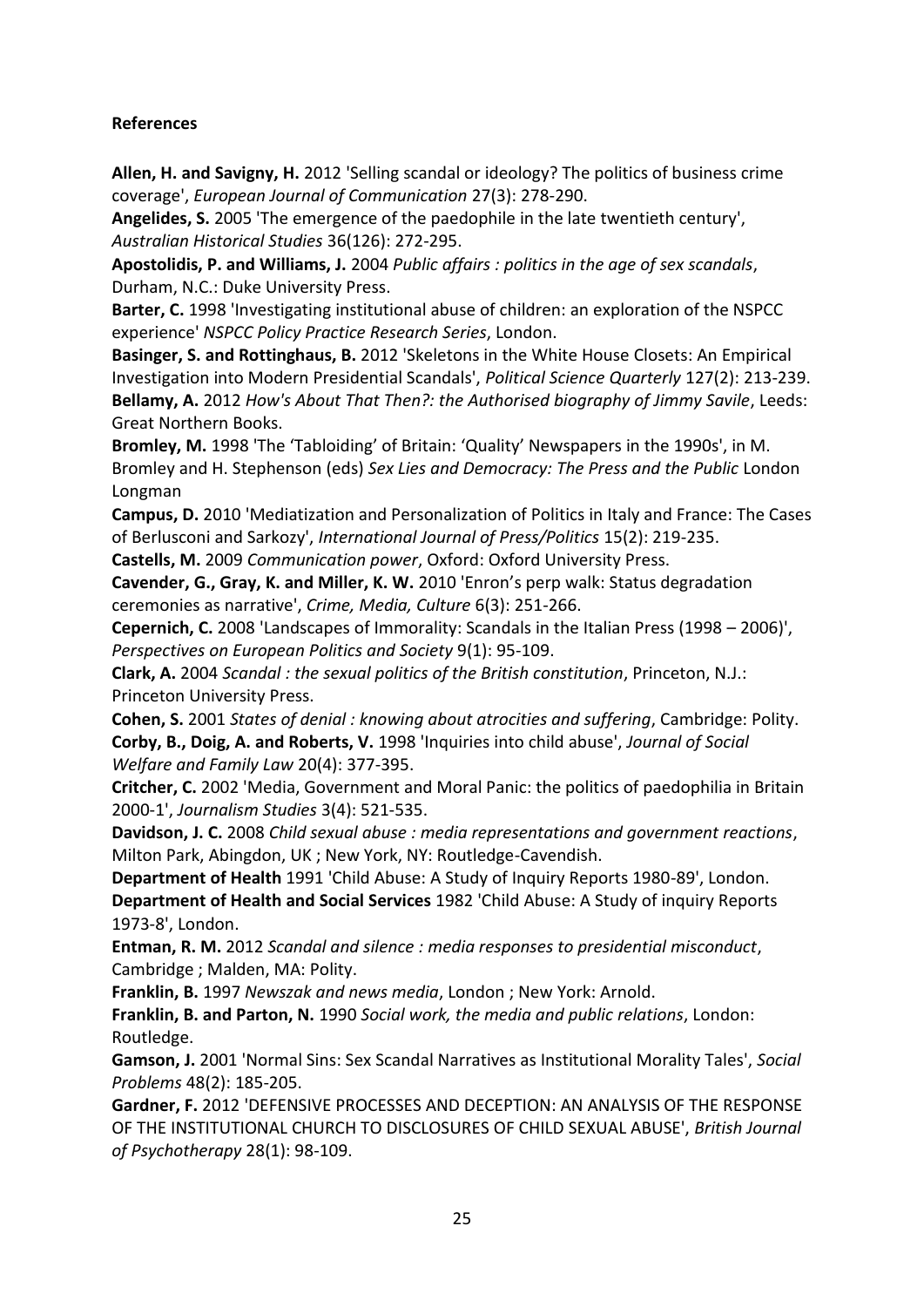<span id="page-25-10"></span>Garfinkel, H. 1956 'Conditions of Successful Degradation Ceremonies', American Journal of Sociology 61(5): 420-424.

<span id="page-25-0"></span>Garment, S. 1991 Scandal : the crisis of mistrust in American politics, 1st Edition, New York: Times Books.

<span id="page-25-13"></span>Greer, C. 2012 Sex Crime and the Media: Sex Offending and the Press in a Divided Society, London: Routledge.

<span id="page-25-1"></span>Greer, C. and Mclaughlin, E. 2010 'We Predict a Riot? Public Order Policing, New Media Environments and the Rise of the Citizen Journalist ', British Journal of Criminology 50(6): 1041-1059.

<span id="page-25-16"></span><span id="page-25-2"></span>- 2011 'Trial by media: Policing, the News 24-7 News Mediasphere, and the Politics of Outrage', Theoretical Criminology 15(1): 23-46.

<span id="page-25-11"></span>- 2012a 'Media Justice: Madeleine McCann, Intermediatization and 'Trial by Media' in the British press', Theoretical Criminology 16(4): 395-416.

<span id="page-25-7"></span>- 2012b "This is not Justice': Ian Tomlinson, Institutional Failure and the Press Politics of Outrage', British Journal of Criminology 52(2): 274-293.

<span id="page-25-14"></span>- 2012c 'Trial by Media: Phone-hacking, Riots, Looting, Gangs and Police Chiefs', in J. Peay and T. Newburn (eds) Policing, Politics, Culture and Control: Essays in Honour of Robert Reiner. London: Hart.

<span id="page-25-8"></span><span id="page-25-3"></span>Hood, C. 2011 The blame game : spin, bureaucracy, and self-preservation in government, Princeton, N.J.: Princeton University Press.

<span id="page-25-4"></span>Jenkins, P. 1992 Intimate enemies : moral panics in contemporary Great Britain, New York: Aldine de Gruyter.

Katz, J. 1979 'Concerted Ignorance - The Social Construction of Cover-Up', Urban Life 8(3): 295-316.

<span id="page-25-6"></span><span id="page-25-5"></span>Kipnis, L. 2010 How to become a scandal : adventures in bad behavior, 1st Edition, New York: Metropolitan Books.

<span id="page-25-15"></span>Kitzinger, J. 1996 'Media Constructions of Sexual Abuse Risks', Child Abuse Review 5(5): 319-333.

<span id="page-25-12"></span>- 2001 'Transformations of public and private knowledge: audience research, feminism and the experience of childhood sexual abuse', Feminist Media Studies 1(1): 91-104.

<span id="page-25-9"></span>- 2004 Framing Abuse: Media Influence and Public Understanding of Sexual Violence Against Children, London: Pluto.

Kovach, B. and Rosenstiel, T. 1999 Warp speed : America in the age of the mixed media culture, New York: Century Foundation Press.

La Fontaine, J. S. 1990 Child sexual abuse, Cambridge: Polity in association with Basil Blackwell.

Lang, K. and Lang, G. 1955 'The Inferential Structure of Political Communications: A Study in Unwitting Bias', Public Opinion Quarterly 19(2): 168-183.

Lofland, J. 1969 Deviance and identity, Englewood Cliffs, N.J.,: Prentice-Hall.

Lull, J. and Hinerman, S. 1997 Media scandals : morality and desire in the popular culture marketplace, Oxford: Polity.

Marion, N. E. 2010 The politics of disgrace: the role of political scandal in American politics, Durham, N.C.: Carolina Academic Press.

Marr, A. 2004 My trade: a short history of British journalism, London: Macmillan. Moore, C. 1996 The Kincora scandal : political cover-up and intrigue in Northern Ireland, Dublin: Marino Press.